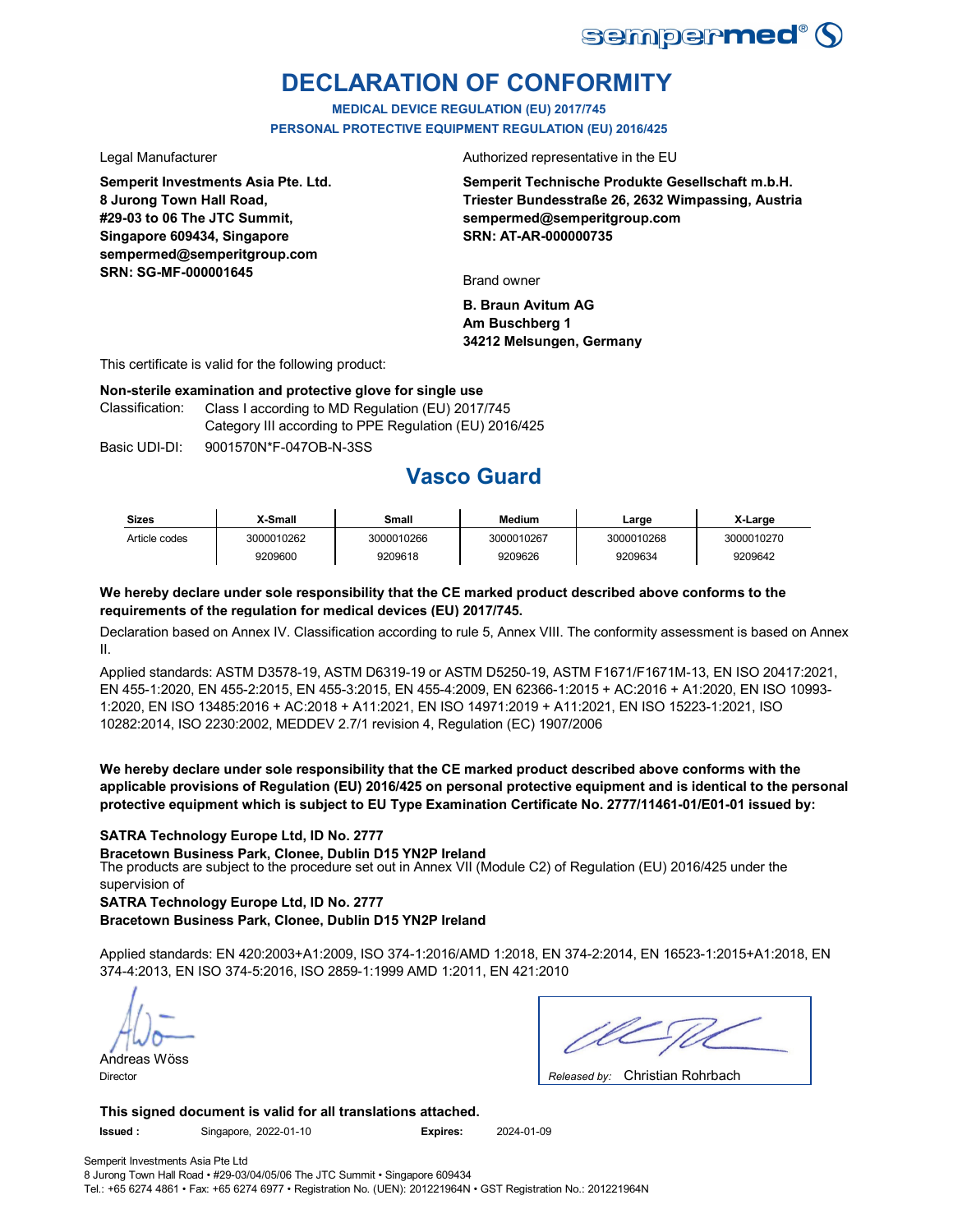

# **KONFORMITÄTSERKLÄRUNG**

MEDIZINPRODUKTEVERORDNUNG (EU) 2017/745

VERORDNUNG (EU) 2016/425 FÜR PERSÖNLICHE SCHUTZAUSRÜSTUNG

**Semperit Investments Asia Pte. Ltd. 8 Jurong Town Hall Road, #29-03 to 06 The JTC Summit, Singapore 609434, Singapore sempermed@semperitgroup.com SRN: SG-MF-000001645**

Hersteller EU-Bevollmächtigter

**Semperit Technische Produkte Gesellschaft m.b.H. Triester Bundesstraße 26, 2632 Wimpassing, Austria sempermed@semperitgroup.com SRN: AT-AR-000000735**

Brand owner

**B. Braun Avitum AG Am Buschberg 1 34212 Melsungen, Germany**

Dieses Zertifikat ist gültig für die folgenden Produkte:

**Nicht-steriler Untersuchungs- und Schutzhandschuh für den Einmalgebrauch**

Klassifizierung: Klasse I gemäß Medizinprodukteverordnung (EU) 2017/745 Kategorie III gemäß PSA Verordnung (EU) 2016/425

Basic UDI-DI: 9001570N\*F-047OB-N-3SS

# **Vasco Guard**

| Größen         | ,X-Small   | Small      | Medium     | ∟arɑe      | X-Large    |
|----------------|------------|------------|------------|------------|------------|
| Artikelnummern | 3000010262 | 3000010266 | 3000010267 | 3000010268 | 3000010270 |

### **Wir bestätigen hiermit unter alleiniger Verantwortung, dass die CE gekennzeichneten Produkte mit den Anforderungen der Medizinprodukteverordnung (EU) 2017/745 übereinstimmen.**

Erklärung basierend auf Anhang IV. Klassifizierung gemäß Regel 5, Anhang VIII. Konformitätsbewertung gemäß Anhang II.

Angewandte Normen: ASTM D3578-19, ASTM D6319-19 or ASTM D5250-19, ASTM F1671/F1671M-13, EN ISO 20417:2021, EN 455-1:2020, EN 455-2:2015, EN 455-3:2015, EN 455-4:2009, EN 62366-1:2015 + AC:2016 + A1:2020, EN ISO 10993-1:2020, EN ISO 13485:2016 + AC:2018 + A11:2021, EN ISO 14971:2019 + A11:2021, EN ISO 15223- 1:2021, ISO 10282:2014, ISO 2230:2002, MEDDEV 2.7/1 revision 4, Regulation (EC) 1907/2006

**Wir bestätigen hiermit unter alleiniger Verantwortung, dass die oben genannten CE gekennzeichneten Produkte mit den maßgeblichen Bestimmungen der Verordnung (EU) 2016/425 für Persönliche Schutzausrüstung übereinstimmen und Gegenstand sind der EU-Baumusterprüfbescheinigung Nr. 2777/11461-01/E01-01 ausgestellt durch:**

**SATRA Technology Europe Ltd, ID No. 2777**

**Bracetown Business Park, Clonee, Dublin D15 YN2P Ireland**

**SATRA Technology Europe Ltd, ID No. 2777 Bracetown Business Park, Clonee, Dublin D15 YN2P Ireland** Die Produkte sind Gegenstand der Verfahren gemäß Annex VII (Module C2) der Verordnung unter Aufsicht von

Angewandte Normen: EN 420:2003+A1:2009, ISO 374-1:2016/AMD 1:2018, EN 374-2:2014, EN 16523-1:2015+A1:2018, EN 374-4:2013, EN ISO 374-5:2016, ISO 2859-1:1999 AMD 1:2011, EN 421:2010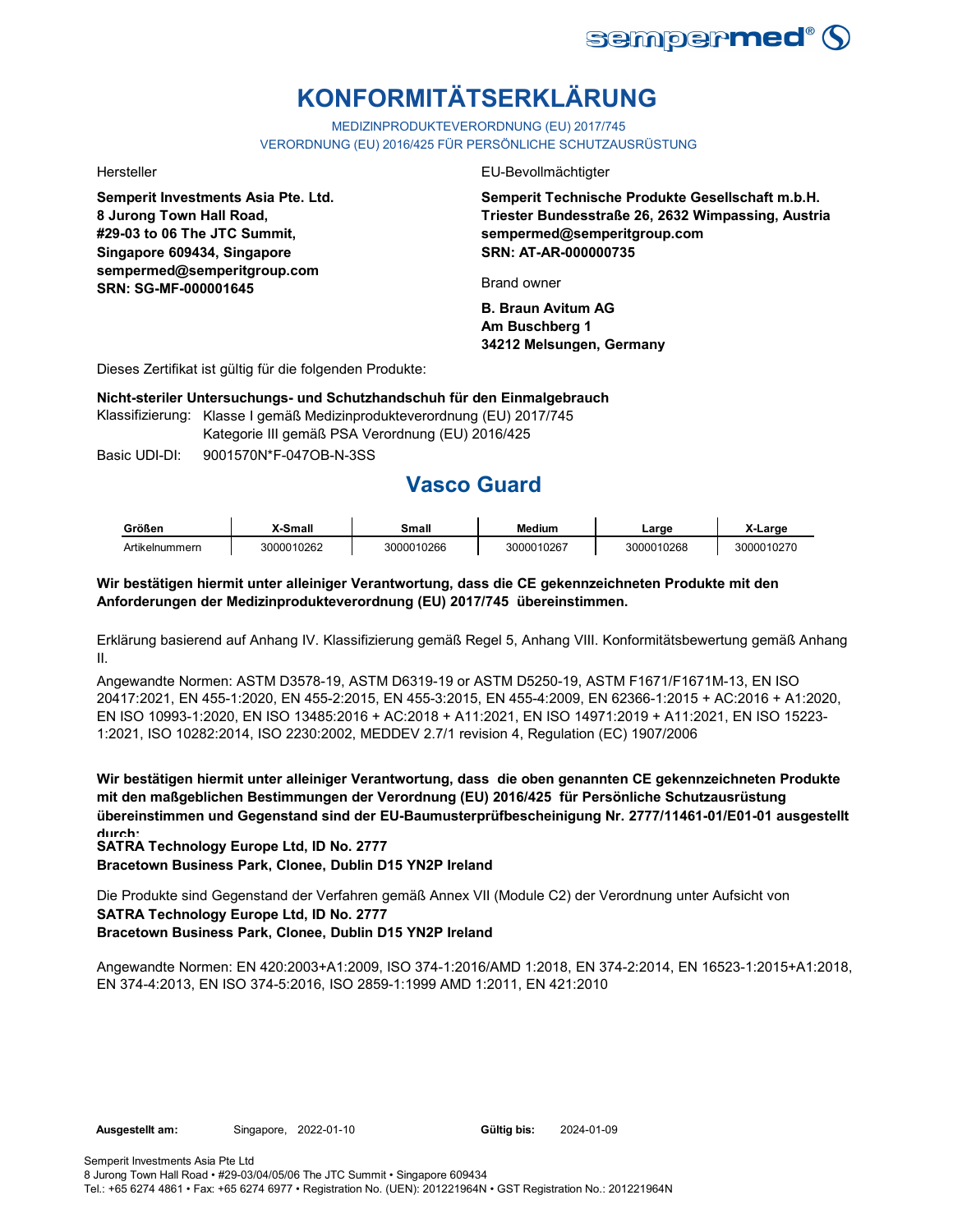

# **DÉCLARATION DE CONFORMITÉ**

RÈGLEMENT POUR LES DISPOSITIFS MÉDICAUX (UE) 2017/745 RÈGLEMENT (UE) 2016/425 POUR L'ÉQUIPEMENT DE PROTECTION INDIVIDUELLE

**Semperit Investments Asia Pte. Ltd. 8 Jurong Town Hall Road, #29-03 to 06 The JTC Summit, Singapore 609434, Singapore sempermed@semperitgroup.com SRN: SG-MF-000001645**

### Fabricant **Exercise Exercise Exercise Exercise Exercise Exercise Exercise Exercise Exercise Exercise Exercise**

**Semperit Technische Produkte Gesellschaft m.b.H. Triester Bundesstraße 26, 2632 Wimpassing, Austria sempermed@semperitgroup.com SRN: AT-AR-000000735**

Brand owner

**B. Braun Avitum AG Am Buschberg 1 34212 Melsungen, Germany**

Ce certificat est valable pour les produits suivants :

### **Gant d'examen et de protection non-stérile à usage unique**

Classification : Classe I selon la règlement pour dispositifs médicaux (UE) 2017/745 Catégorie III selon la règlement EPI (UE) 2016/425

Basic UDI-DI: 9001570N\*F-047OB-N-3SS

## **Vasco Guard**

| <b>Tailles</b>    | (-Small    | Small      | <b>Medium</b> | ∟arɑe      | -Large     |
|-------------------|------------|------------|---------------|------------|------------|
| Numéros d'article | 3000010262 | 3000010266 | 3000010267    | 3000010268 | 3000010270 |

### **Par la présente, nous déclarons sous notre propre responsabilité que les produits portant le symbole CE sont conformes aux exigences de la règlement sur les dispositifs médicaux (EU) 2017/745.**

La déclaration se fonde sur l'annexe IV. Classification selon la règle 5, annexe VIII. Évaluation de la conformité selon l'annexe II.

Normes appliquées : ASTM D3578-19, ASTM D6319-19 or ASTM D5250-19, ASTM F1671/F1671M-13, EN ISO 20417:2021, EN 455-1:2020, EN 455-2:2015, EN 455-3:2015, EN 455-4:2009, EN 62366-1:2015 + AC:2016 + A1:2020, EN ISO 10993-1:2020, EN ISO 13485:2016 + AC:2018 + A11:2021, EN ISO 14971:2019 + A11:2021, EN ISO 15223-1:2021, ISO 10282:2014, ISO 2230:2002, MEDDEV 2.7/1 revision 4, Regulation (EC) 1907/2006

**Par la présente, nous déclarons sous notre propre responsabilité que les produits portant le symbole CE mentionnés ci-dessus sont conformes aux dispositions essentielles de la règlement (UE) 2016/425 concernant l'équipement de protection individuelle sont identiques à l'équipement de protection individuelle faisant l'objet du certificat d'examen de type UE numéro 2777/11461-01/E01-01 délivré par:**

## **SATRA Technology Europe Ltd, ID No. 2777**

**Bracetown Business Park, Clonee, Dublin D15 YN2P Ireland**

**SATRA Technology Europe Ltd, ID No. 2777** Les produits sont soumis aux procédures visées dans l'annexe VII (Module C2) de la règlement sous la surveillance de

### **Bracetown Business Park, Clonee, Dublin D15 YN2P Ireland**

Normes appliquées : EN 420:2003+A1:2009, ISO 374-1:2016/AMD 1:2018, EN 374-2:2014, EN 16523-1:2015+A1:2018, EN 374-4:2013, EN ISO 374-5:2016, ISO 2859-1:1999 AMD 1:2011, EN 421:2010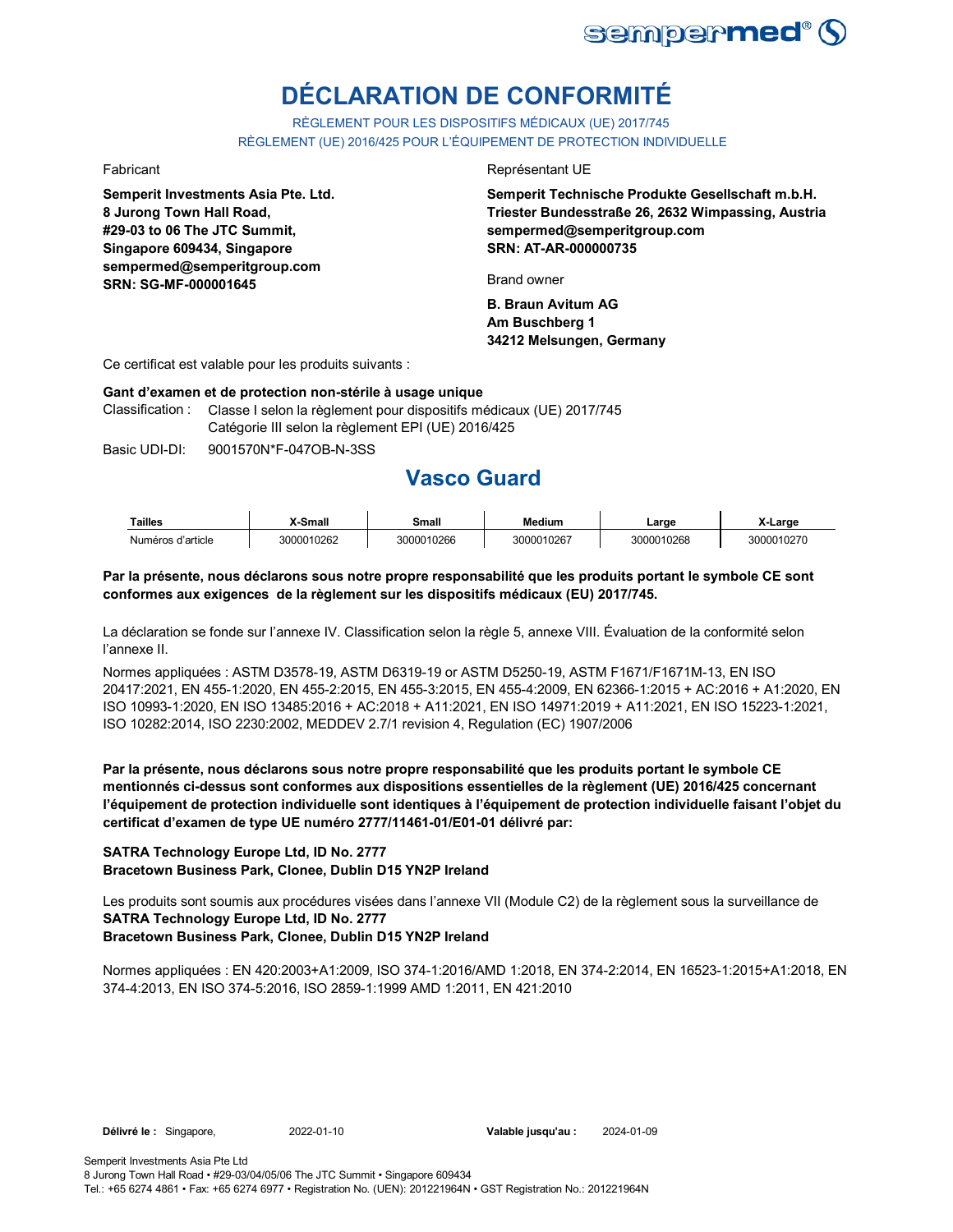

# **DICHIARAZIONE DI CONFORMITÀ**

REGOLAMENTO SUL DISPOSITIVO MEDICO (UE) 2017/745

REGOLAMENTO (UE) 2016/425 DELL'APPARECCHIATURA DI PROTEZIONE INDIVIDUALE

**Semperit Investments Asia Pte. Ltd. 8 Jurong Town Hall Road, #29-03 to 06 The JTC Summit, Singapore 609434, Singapore sempermed@semperitgroup.com SRN: SG-MF-000001645**

Produttore **Rappresentante autorizzato nell'UE** 

**Semperit Technische Produkte Gesellschaft m.b.H. Triester Bundesstraße 26, 2632 Wimpassing, Austria sempermed@semperitgroup.com SRN: AT-AR-000000735**

Brand owner

**B. Braun Avitum AG Am Buschberg 1 34212 Melsungen, Germany**

Questo certificato è valido per il seguente prodotto:

### **Guanto protettivo non sterile monouso da esame**

Clasificazione: Classe I secondo il regolamento dispositivi medici (UE) 2017/745 Categoria III secondo il regolamento (UE) 2016/425 del PPE

Basic UDI-DI: 9001570N\*F-047OB-N-3SS

# **Vasco Guard**

| <b>Misure</b>   | X-Small    | Small      | Medium     | Large      | X-Large    |
|-----------------|------------|------------|------------|------------|------------|
| Codici articolo | 3000010262 | 3000010266 | 3000010267 | 3000010268 | 3000010270 |

### **Con la presente, dichiariamo sotto la nostra esclusiva responsabilità che il prodotto con marchio CE sopra descritto soddisfa i requisiti del regolamento sui dispositivi medici (UE) 2017/745 .**

Dichiarazione basata sull'allegato IV. Classificazione secondo la regola 5, allegato VIII. La valutazione della conformità si basa sull'allegato II.

Norme applicate: ASTM D3578-19, ASTM D6319-19 or ASTM D5250-19, ASTM F1671/F1671M-13, EN ISO 20417:2021, EN 455-1:2020, EN 455-2:2015, EN 455-3:2015, EN 455-4:2009, EN 62366-1:2015 + AC:2016 + A1:2020, EN ISO 10993- 1:2020, EN ISO 13485:2016 + AC:2018 + A11:2021, EN ISO 14971:2019 + A11:2021, EN ISO 15223-1:2021, ISO 10282:2014, ISO 2230:2002, MEDDEV 2.7/1 revision 4, Regulation (EC) 1907/2006

**Con la presente, dichiariamo sotto la nostra esclusiva responsabilità che il prodotto con marchio CE sopra descritto è conforme alle disposizioni applicabili del Regolamento (UE) 2016/425 sui dispositivi di protezione individuale ed è identico al dispositivo di protezione personale che è soggetto al Certificato di Esame di Tipo UE n. 2777/11461-01/E01-01 rilasciato da:**

### **SATRA Technology Europe Ltd, ID No. 2777 Bracetown Business Park, Clonee, Dublin D15 YN2P Ireland**

**SATRA Technology Europe Ltd, ID No. 2777 Bracetown Business Park, Clonee, Dublin D15 YN2P Ireland** ed è soggetto alla procedura di cui all'allegato VII (modulo C2) del regolamento (UE) 2016/425 sotto il controllo di

Norme applicate: EN 420:2003+A1:2009, ISO 374-1:2016/AMD 1:2018, EN 374-2:2014, EN 16523-1:2015+A1:2018, EN 374-4:2013, EN ISO 374-5:2016, ISO 2859-1:1999 AMD 1:2011, EN 421:2010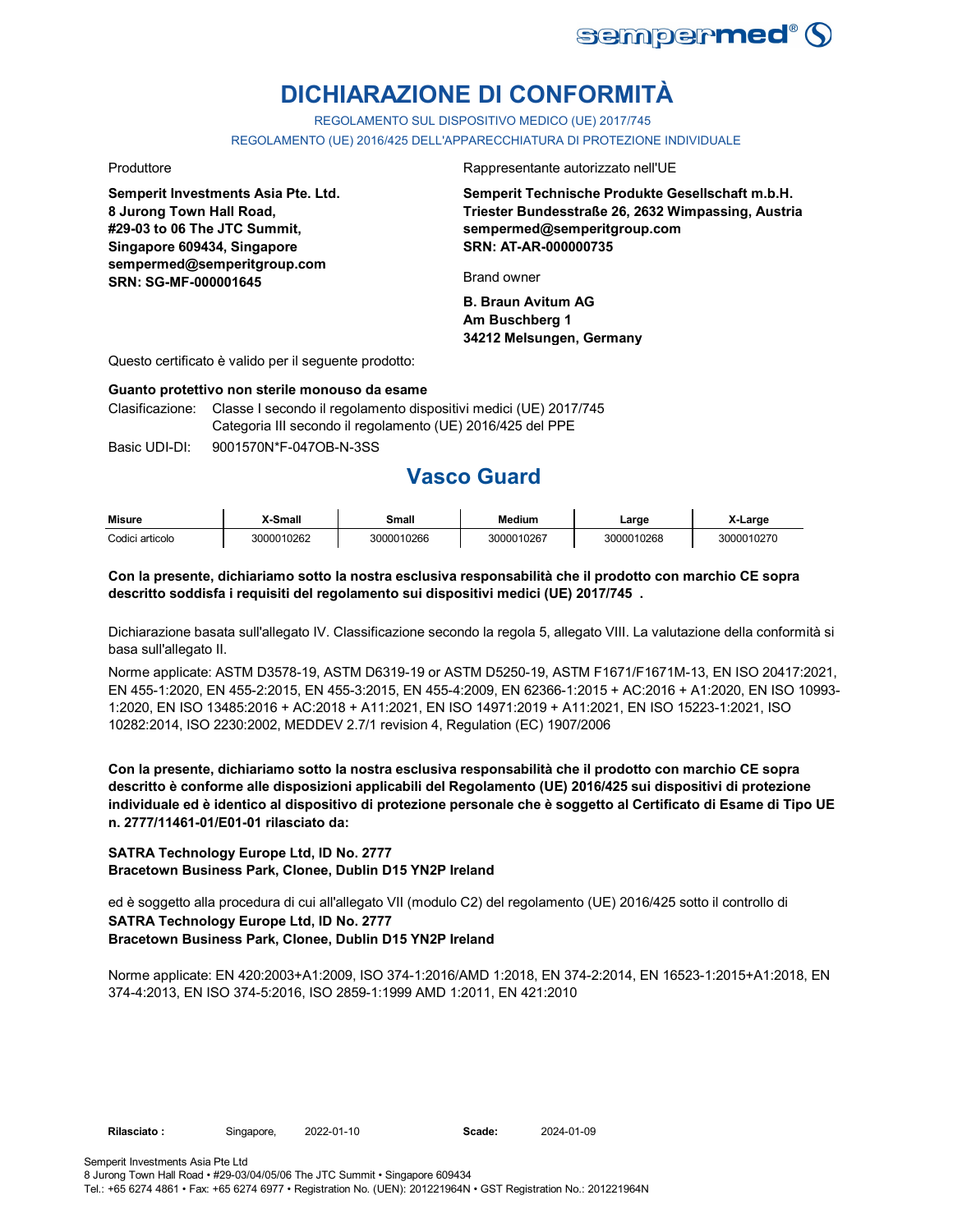

# **CONFORMITEITSVERKLARING**

VERORDENING MEDISCHE PRODUCTEN (EU) 2017/745

VERORDENING (EU) 2016/425 BETREFFENDE PERSOONLIJKE BESCHERMENDE UITRUSTING

**Semperit Investments Asia Pte. Ltd. 8 Jurong Town Hall Road, #29-03 to 06 The JTC Summit, Singapore 609434, Singapore sempermed@semperitgroup.com SRN: SG-MF-000001645**

### Fabrikant Gemachtigde EU

**Semperit Technische Produkte Gesellschaft m.b.H. Triester Bundesstraße 26, 2632 Wimpassing, Austria sempermed@semperitgroup.com SRN: AT-AR-000000735**

Brand owner

**B. Braun Avitum AG Am Buschberg 1 34212 Melsungen, Germany**

Dit certificaat is geldig voor de volgende producten:

### **Niet-steriele onderzoeks- en beschermende handschoenen voor eenmalig gebruik**

Classificatie: Klasse I volgens Verordening (EU) 2017/745 betreffende medische hulpmiddelen Categorie III volgens PBM-verordening (EU) 2016/425

Basic UDI-DI: 9001570N\*F-047OB-N-3SS

# **Vasco Guard**

| Maten          | X-Small    | Small      | <b>Medium</b> | Large      | X-Larɑe    |
|----------------|------------|------------|---------------|------------|------------|
| Artikelnummers | 3000010262 | 3000010266 | 3000010267    | 3000010268 | 3000010270 |

### **Wij verklaren hierbij onder uitsluitende verantwoordelijkheid, dat de CE-gemarkeerde producten voldoen aan de vereisten van de Verordening Medische Hulpmiddelen (EU) 2017/745.**

Verklaring op basis van bijlage IV. Classificatie volgens regel 5, bijlage VIII. De conformiteitsbeoordeling is gebaseerd op bijlage II.

Toegepaste normen: ASTM D3578-19, ASTM D6319-19 or ASTM D5250-19, ASTM F1671/F1671M-13, EN ISO 20417:2021, EN 455-1:2020, EN 455-2:2015, EN 455-3:2015, EN 455-4:2009, EN 62366-1:2015 + AC:2016 + A1:2020, EN ISO 10993-1:2020, EN ISO 13485:2016 + AC:2018 + A11:2021, EN ISO 14971:2019 + A11:2021, EN ISO 15223- 1:2021, ISO 10282:2014, ISO 2230:2002, MEDDEV 2.7/1 revision 4, Regulation (EC) 1907/2006

**Hierbij verklaren wij onder uitsluitende verantwoordelijkheid, dat de bovengenoemde CE-gemarkeerde producten voldoen aan de relevante bepalingen van de Verordening (EU) 2016/425 over persoonlijke beschermingsmiddelen en het onderworpen zijn aan het certificaat van EU-typeonderzoek nr.2777/11461-01/E01- 01 uitgegeven door: SATRA Technology Europe Ltd, ID No. 2777**

**Bracetown Business Park, Clonee, Dublin D15 YN2P Ireland**

**SATRA Technology Europe Ltd, ID No. 2777 Bracetown Business Park, Clonee, Dublin D15 YN2P Ireland** De producten vallen onder de procedures van bijlage VII (module C2) van de verordening onder toezicht van

Toegepaste normen: EN 420:2003+A1:2009, ISO 374-1:2016/AMD 1:2018, EN 374-2:2014, EN 16523-1:2015+A1:2018, EN 374-4:2013, EN ISO 374-5:2016, ISO 2859-1:1999 AMD 1:2011, EN 421:2010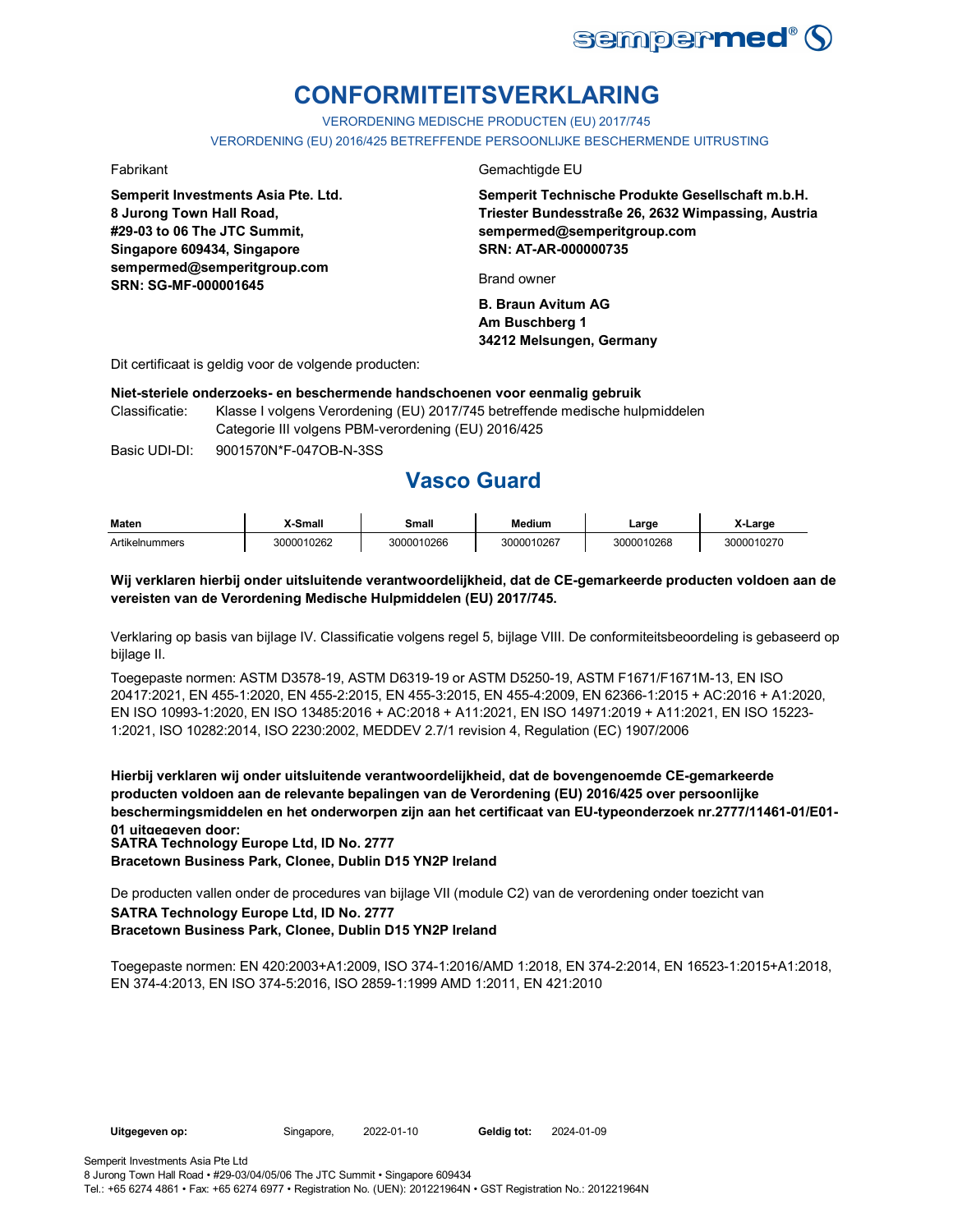

# **DECLARACIÓN DE CONFORMIDAD**

REGLAMENTO (UE) 2017/745 DE PRODUCTOS MEDICINALES REGLAMENTO (UE) 2016/425 PARA EQUIPAMIENTOS PERSONALES

**Semperit Investments Asia Pte. Ltd. 8 Jurong Town Hall Road, #29-03 to 06 The JTC Summit, Singapore 609434, Singapore sempermed@semperitgroup.com SRN: SG-MF-000001645**

### Fabricante Representante de la UE

**Semperit Technische Produkte Gesellschaft m.b.H. Triester Bundesstraße 26, 2632 Wimpassing, Austria sempermed@semperitgroup.com SRN: AT-AR-000000735**

Brand owner

**B. Braun Avitum AG Am Buschberg 1 34212 Melsungen, Germany**

El presente certificado es válido para los siguientes productos:

### **Guante de exploración y protección no estéril para un solo uso**

Clasificación: Clase I según el Reglamento de Productos Medicinales (EU) 2017/745 Categoría III según el Reglamento EPI (UE) 2016/425

Basic UDI-DI:  $9001570N*F-047OR-N-3SS$ 

# **Vasco Guard**

| Tamaños            | X-Small    | Small      | Medium     | Large      | X-Large    |
|--------------------|------------|------------|------------|------------|------------|
| Número de artículo | 3000010262 | 3000010266 | 3000010267 | 3000010268 | 3000010270 |

### **Por la presente confirmamos bajo nuestra exclusiva responsabilidad que los productos con marcado CE cumplen con los requisitos del Reglamento (UE) 2017/745 sobre productos sanitarios.**

Declaración basada en el anexo IV. Clasificación según la norma 5 del anexo VIII. La evaluación de la conformidad se basa en el anexo II.

Normas aplicadas: ASTM D3578-19, ASTM D6319-19 or ASTM D5250-19, ASTM F1671/F1671M-13, EN ISO 20417:2021, EN 455-1:2020, EN 455-2:2015, EN 455-3:2015, EN 455-4:2009, EN 62366-1:2015 + AC:2016 + A1:2020, EN ISO 10993- 1:2020, EN ISO 13485:2016 + AC:2018 + A11:2021, EN ISO 14971:2019 + A11:2021, EN ISO 15223-1:2021, ISO 10282:2014, ISO 2230:2002, MEDDEV 2.7/1 revision 4, Regulation (EC) 1907/2006

### **Por la presente confirmamos, bajo nuestra exclusiva responsabilidad, que los productos arriba mencionados con la marca CE cumplen con las disposiciones pertinentes del Reglamento (UE) 2016/425 para equipos de protección personal y están sujetos al Certificado de examen de tipo nº. 2777/11461-01/E01-01 expedido por:**

### **SATRA Technology Europe Ltd, ID No. 2777**

**Bracetown Business Park, Clonee, Dublin D15 YN2P Ireland**

Los productos están sujetos a los procedimientos establecidos en el anexo VII (módulo C2) del Reglamento bajo la supervisión de

## **SATRA Technology Europe Ltd, ID No. 2777**

**Bracetown Business Park, Clonee, Dublin D15 YN2P Ireland**

Normas aplicadas: EN 420:2003+A1:2009, ISO 374-1:2016/AMD 1:2018, EN 374-2:2014, EN 16523-1:2015+A1:2018, EN 374-4:2013, EN ISO 374-5:2016, ISO 2859-1:1999 AMD 1:2011, EN 421:2010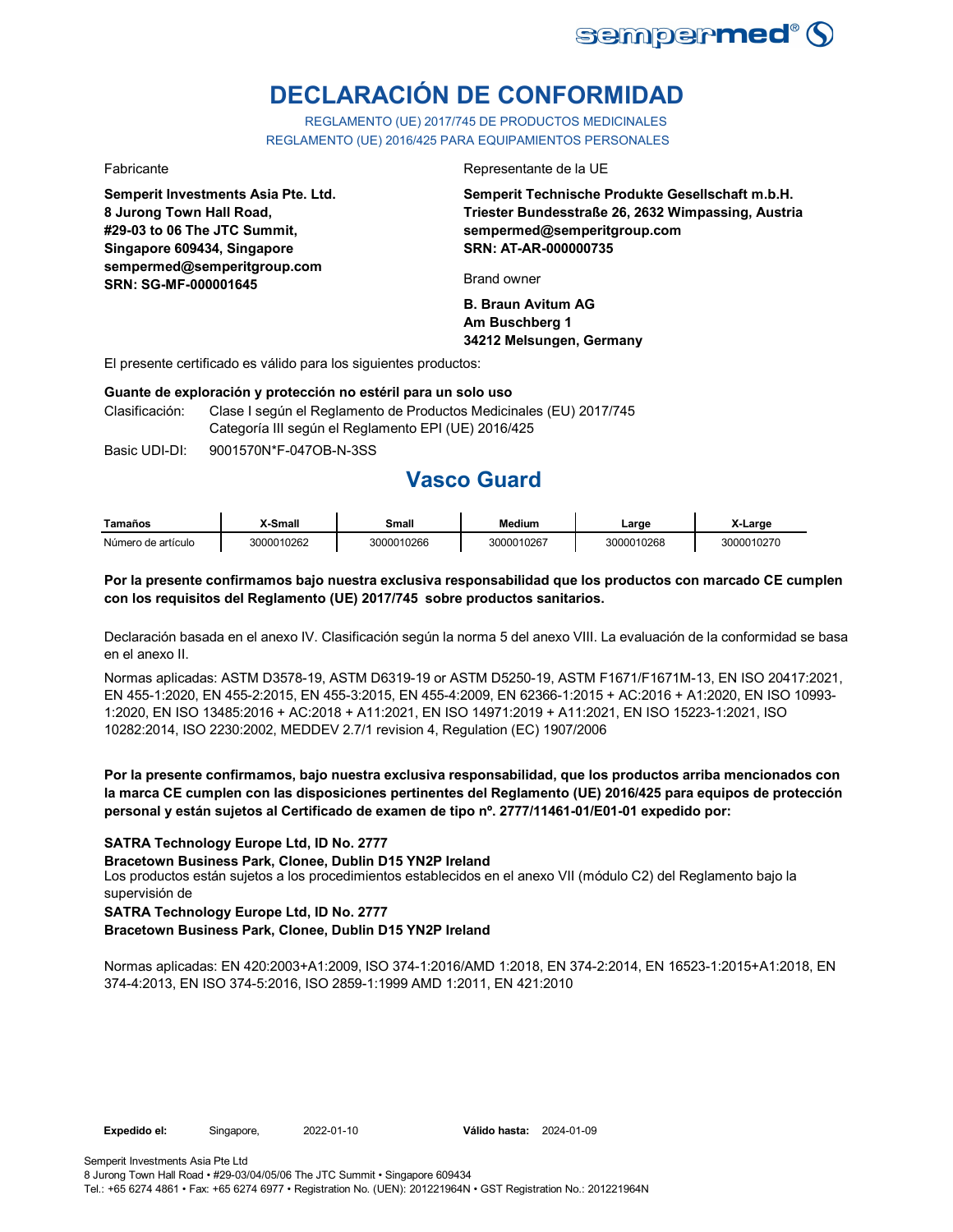

# **DECLARAÇÃO DE CONFORMIDADE**

REGULAMENTO (UE) 2017/745 SOBRE DISPOSITIVOS MÉDICOS REGULAMENTO (UE) 2016/425 SOBRE EQUIPAMENTO DE PROTEÇÃO INDIVIDUAL

**Semperit Investments Asia Pte. Ltd. 8 Jurong Town Hall Road, #29-03 to 06 The JTC Summit, Singapore 609434, Singapore sempermed@semperitgroup.com SRN: SG-MF-000001645**

### Fabricante Representante da UE

**Semperit Technische Produkte Gesellschaft m.b.H. Triester Bundesstraße 26, 2632 Wimpassing, Austria sempermed@semperitgroup.com SRN: AT-AR-000000735**

Brand owner

**B. Braun Avitum AG Am Buschberg 1 34212 Melsungen, Germany**

Este certificado é válido para os seguintes produtos:

### **Luva de exame e de proteção não estéril para uso único**

Classificação: Classe I de acordo com o regulamento de Dispositivos Médicos (UE) 2017/745 Categoria III de acordo com o regulamento EPI (UE) 2016/425

Basic UDI-DI: 9001570N\*F-047OB-N-3SS

# **Vasco Guard**

| Tamanhos          | X-Small    | Small      | <b>Medium</b> | ∟arge      | X-Large    |
|-------------------|------------|------------|---------------|------------|------------|
| Números de artigo | 3000010262 | 3000010266 | 3000010267    | 3000010268 | 3000010270 |

### **Declaramos desta forma, sob a nossa exclusiva responsabilidade, que os produtos com a marca CE estão em conformidade com os requisitos da Regulamento de Dispositivos Médicos (UE) 2017/745 .**

Declaração baseada no Anexo IV. Classificação de acordo com a regra 5, Anexo VIII. Avaliação da conformidade com base no Anexo II.

Normas aplicadas: ASTM D3578-19, ASTM D6319-19 or ASTM D5250-19, ASTM F1671/F1671M-13, EN ISO 20417:2021, EN 455-1:2020, EN 455-2:2015, EN 455-3:2015, EN 455-4:2009, EN 62366-1:2015 + AC:2016 + A1:2020, EN ISO 10993- 1:2020, EN ISO 13485:2016 + AC:2018 + A11:2021, EN ISO 14971:2019 + A11:2021, EN ISO 15223-1:2021, ISO 10282:2014, ISO 2230:2002, MEDDEV 2.7/1 revision 4, Regulation (EC) 1907/2006

**Declaramos desta forma, sob a nossa exclusiva responsabilidade, que os produtos com a marca CE acima mencionados estão em conformidade com as disposições relevantes do regulamento (UE) 2016/425 para Equipamentos de Proteção Individual e são objeto do certificado de exame de tipo da UE n.º 2777/11461-01/E01-01 emitido por: SATRA Technology Europe Ltd, ID No. 2777**

**Bracetown Business Park, Clonee, Dublin D15 YN2P Ireland**

**SATRA Technology Europe Ltd, ID No. 2777** Os produtos são objeto dos procedimentos previstos no anexo VII (módulo C2) do regulamento, sob a supervisão de

### **Bracetown Business Park, Clonee, Dublin D15 YN2P Ireland**

Normas aplicadas: EN 420:2003+A1:2009, ISO 374-1:2016/AMD 1:2018, EN 374-2:2014, EN 16523-1:2015+A1:2018, EN 374-4:2013, EN ISO 374-5:2016, ISO 2859-1:1999 AMD 1:2011, EN 421:2010

Tel.: +65 6274 4861 • Fax: +65 6274 6977 • Registration No. (UEN): 201221964N • GST Registration No.: 201221964N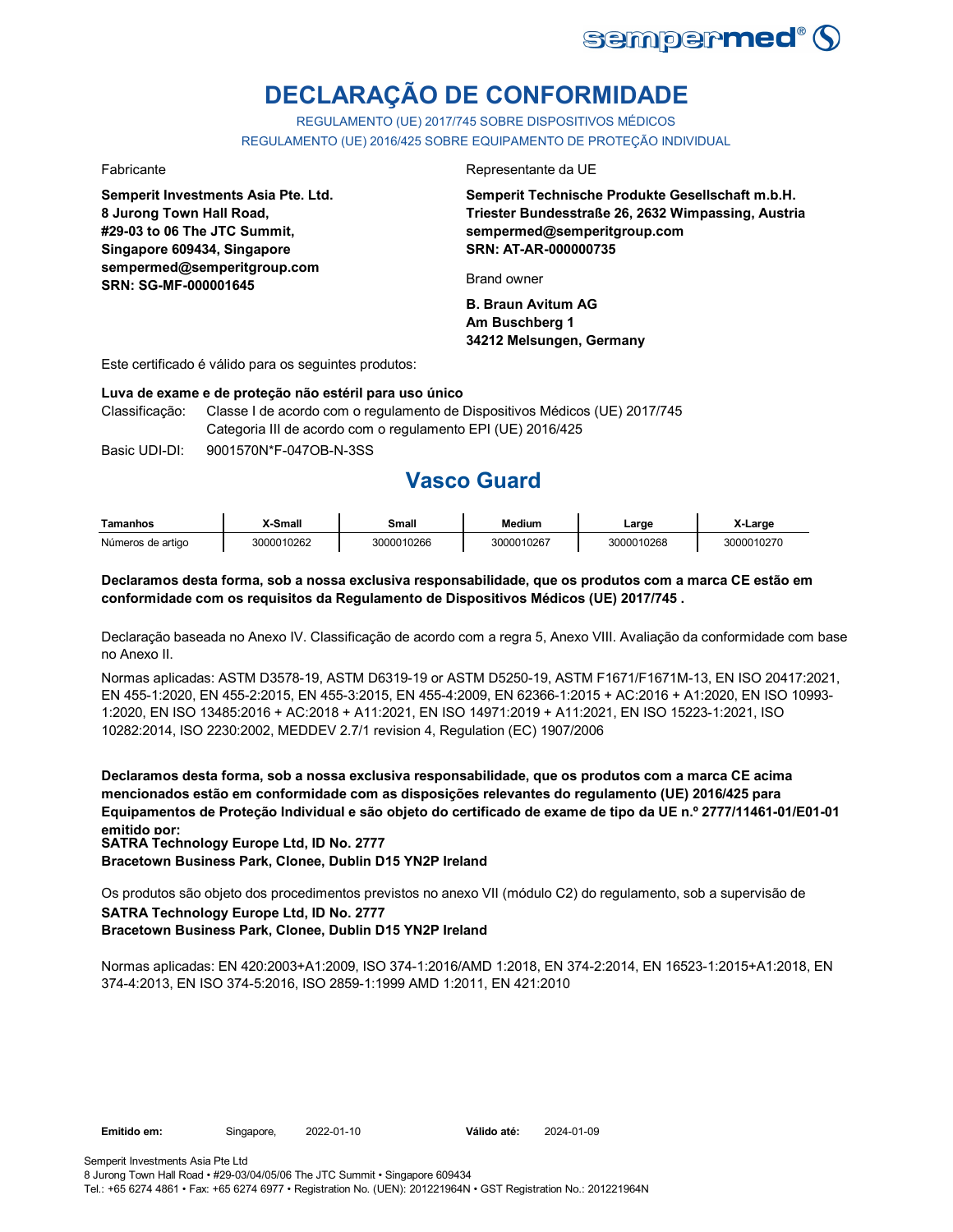

# **DEKLARATON OM ÖVERENSSTÄMMELSE**

FÖRORDNING (EU) 2017/745 MEDICINTEKNISKA PRODUKTER FÖRORDNING (EU) 2016/425 FÖR PERSONLIG SKYDDSUTRUSTNING

**Semperit Investments Asia Pte. Ltd. 8 Jurong Town Hall Road, #29-03 to 06 The JTC Summit, Singapore 609434, Singapore sempermed@semperitgroup.com SRN: SG-MF-000001645**

Tillverkare Behörig representant hos EU

**Semperit Technische Produkte Gesellschaft m.b.H. Triester Bundesstraße 26, 2632 Wimpassing, Austria sempermed@semperitgroup.com SRN: AT-AR-000000735**

Brand owner

**B. Braun Avitum AG Am Buschberg 1 34212 Melsungen, Germany**

Detta certifikat gäller följande produkt:

### **Icke-steril inspektions- och skyddshandske för engångsanvändning**

Basic UDI-DI: 9001570N\*F-047OB-N-3SS Klassificering: Klass I enligt EU-förordning för medicintek-niska produkter (MD) (EU) 2017/745 Kategori III enligt EU-förordning för personlig skyddsutrustning (PPE) 2016/425

**Vasco Guard** 

| <b>Storlekar</b> | X-Small    | Small      | <b>Medium</b> | ∟arge      | X-Large    |
|------------------|------------|------------|---------------|------------|------------|
| Artikelkoder     | 3000010262 | 3000010266 | 3000010267    | 3000010268 | 3000010270 |

### **Vi förklarar härmed under eget exklusivt ansvar att ovan beskrivna, CE-markerade produkt stämmer överens med erforderliga i förordning för medicinska produkter (EU) 2017/745.**

Förklaring på grundval av bilaga IV. Klassificering enligt regel 5, bilaga VIII. Bedömningen av överensstämmelse grundar sig på bilaga II.

Tillämpade standarder: ASTM D3578-19, ASTM D6319-19 or ASTM D5250-19, ASTM F1671/F1671M-13, EN ISO 20417:2021, EN 455-1:2020, EN 455-2:2015, EN 455-3:2015, EN 455-4:2009, EN 62366-1:2015 + AC:2016 + A1:2020, EN ISO 10993-1:2020, EN ISO 13485:2016 + AC:2018 + A11:2021, EN ISO 14971:2019 + A11:2021, EN ISO 15223- 1:2021, ISO 10282:2014, ISO 2230:2002, MEDDEV 2.7/1 revision 4, Regulation (EC) 1907/2006

**Vi förklarar härmed under eget exklusivt ansvar att ovan beskrivna, CE-markerade produkt stämmer överens med tillämpliga bestämmelser i EU-förordningen 2016/425 för personlig skyddsutrustning och är identisk med den personliga skyddsutrustning som anges i EU-certifikat för typgranskning nummer2777/11461-01/E01-01 daterad av:**

### **SATRA Technology Europe Ltd, ID No. 2777**

**Bracetown Business Park, Clonee, Dublin D15 YN2P Ireland**

och är föremål för den procedur som beskrivs i Bilaga VII (Modul C2) till EU-förordningen 2016/425 under the supervision of under uppsikt av

### **SATRA Technology Europe Ltd, ID No. 2777**

### **Bracetown Business Park, Clonee, Dublin D15 YN2P Ireland**

Tillämpade standarder: EN 420:2003+A1:2009, ISO 374-1:2016/AMD 1:2018, EN 374-2:2014, EN 16523- 1:2015+A1:2018, EN 374-4:2013, EN ISO 374-5:2016, ISO 2859-1:1999 AMD 1:2011, EN 421:2010

**Daterad :** Singapore, 2022-01-10 **Giltig till:** 2024-01-09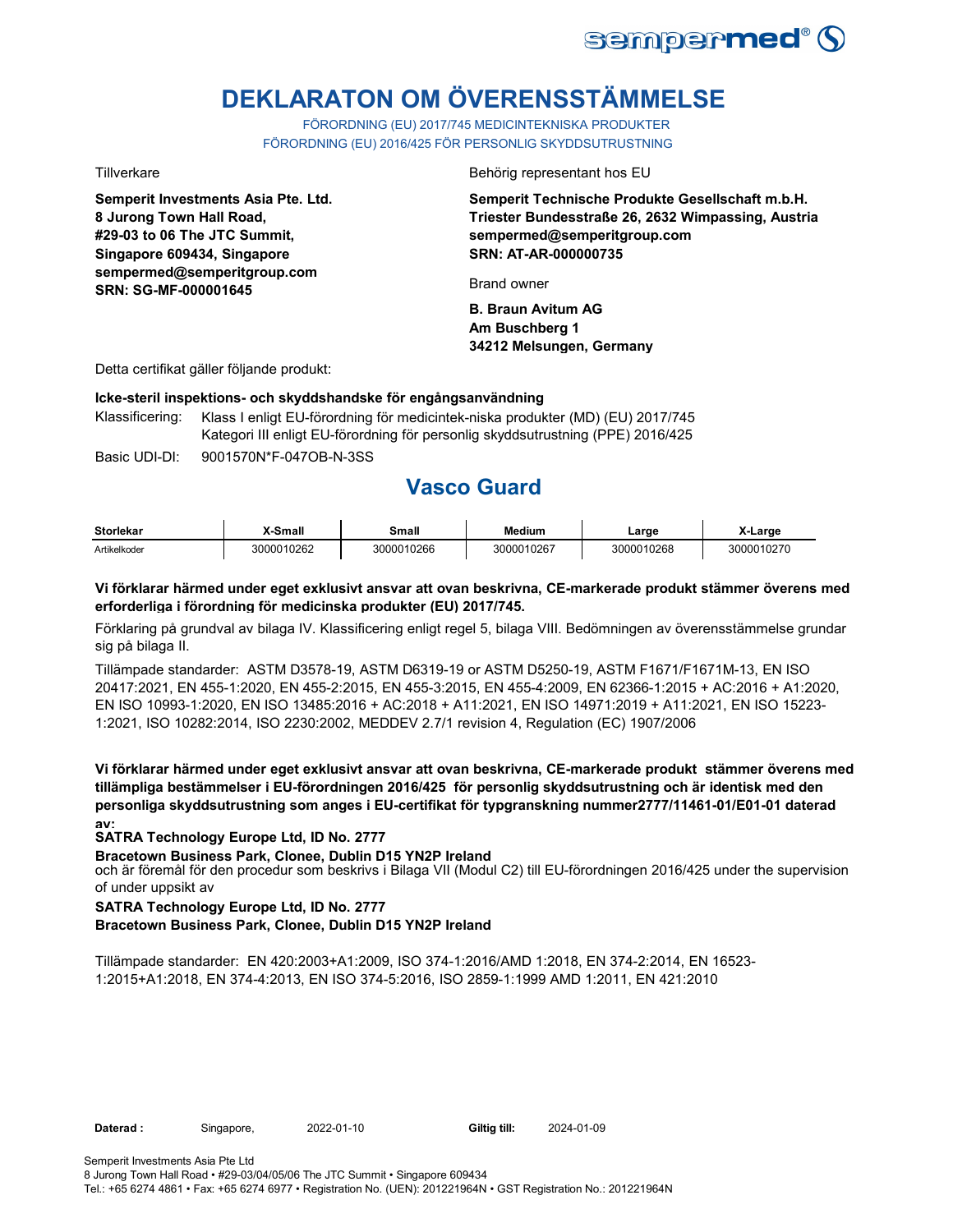

# **KONFORMITETSERKLÆRING**

FORORDNING (EU) 2017/745 OM MEDICINSK UDSTYR FORORDNING (EU) 2016/425 FOR PERSONLIGE VÆRNEMIDLER

**Semperit Investments Asia Pte. Ltd. 8 Jurong Town Hall Road, #29-03 to 06 The JTC Summit, Singapore 609434, Singapore sempermed@semperitgroup.com SRN: SG-MF-000001645**

Producent EU-befuldmægtigede

**Semperit Technische Produkte Gesellschaft m.b.H. Triester Bundesstraße 26, 2632 Wimpassing, Austria sempermed@semperitgroup.com SRN: AT-AR-000000735**

Brand owner

**B. Braun Avitum AG Am Buschberg 1 34212 Melsungen, Germany**

Dette certifikat er gyldigt for følgende produkter:

### **Ikke-steril undersøgelses- og beskyttelseshandske til engangsbrug**

Klassificering: Klasse I jævnfør (EU) 2017/745 -forordningen for medicinsk udstyr Kategori III jævnfør PVM-forordningen (EU) 2016/425

Basic UDI-DI: 9001570N\*F-047OB-N-3SS

# **Vasco Guard**

| <b>Størrelser</b> | X-Small    | Small      | <b>Medium</b> | _arge      | X-Large    |
|-------------------|------------|------------|---------------|------------|------------|
| Artikelnumre      | 3000010262 | 3000010266 | 3000010267    | 3000010268 | 3000010270 |

### **Vi bekræfter hermed under fuldt ansvar, at de ovenfor nævnte CE-mærkede produkter stemmer overens med de krav i forordningen for medicinsk udstyr (EU) 2017/745.**

Erklæring på grundlag af bilag IV. Klassificering i henhold til regel 5, bilag VIII. Overensstemmelsesvurderingen er baseret på bilag II.

Anvendte standarder: ASTM D3578-19, ASTM D6319-19 or ASTM D5250-19, ASTM F1671/F1671M-13, EN ISO 20417:2021, EN 455-1:2020, EN 455-2:2015, EN 455-3:2015, EN 455-4:2009, EN 62366-1:2015 + AC:2016 + A1:2020, EN ISO 10993-1:2020, EN ISO 13485:2016 + AC:2018 + A11:2021, EN ISO 14971:2019 + A11:2021, EN ISO 15223- 1:2021, ISO 10282:2014, ISO 2230:2002, MEDDEV 2.7/1 revision 4, Regulation (EC) 1907/2006

**Vi bekræfter hermed under fuldt ansvar, at de ovenfor nævnte CE-mærkede produkter stemmer overens med med de afgørende bestemmelser i forordningen (EU) 2016/425 for personlige værnemidler, og er genstand for EUcertificering af typeafprøvning nr.2777/11461-01/E01-01 udstedt gennem:**

### **SATRA Technology Europe Ltd, ID No. 2777**

**Bracetown Business Park, Clonee, Dublin D15 YN2P Ireland**

Produkterne er genstand for procedurer jævnfør VII (modul C2) i forordningen med opsyn af

## **SATRA Technology Europe Ltd, ID No. 2777**

### **Bracetown Business Park, Clonee, Dublin D15 YN2P Ireland**

Anvendte standarder: EN 420:2003+A1:2009, ISO 374-1:2016/AMD 1:2018, EN 374-2:2014, EN 16523-1:2015+A1:2018, EN 374-4:2013, EN ISO 374-5:2016, ISO 2859-1:1999 AMD 1:2011, EN 421:2010

**Udstedt den:** Singapore, 2022-01-10 **Gyldig til:** 2024-01-09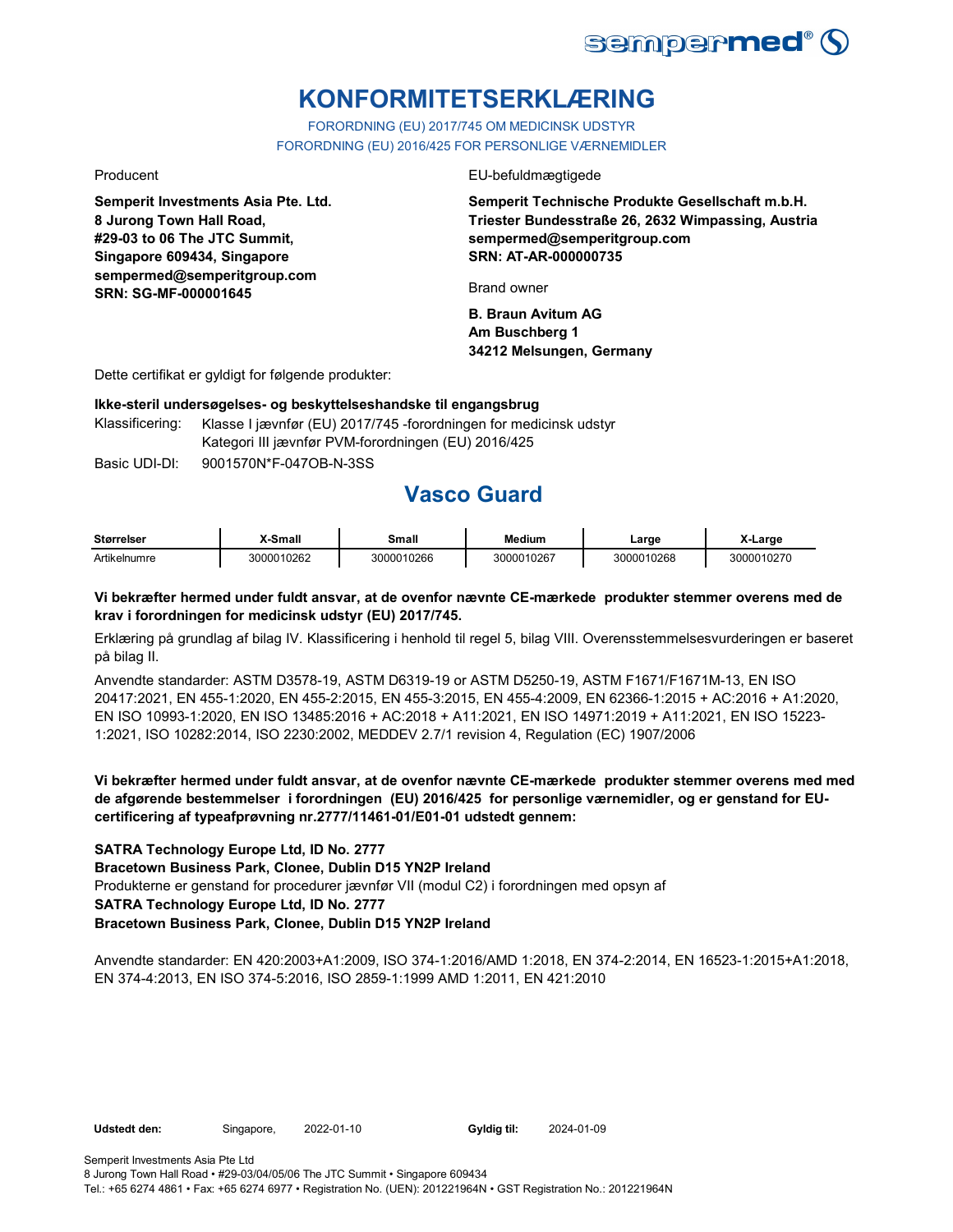

# **KONFORMITETSERKLÆRING**

FORORDNING FOR MEDISINSK UTSTYR (EU) 2017/745 FORORDNING (EU) 2016/425 OM PERSONLIG VERNEUTSTYR

**Semperit Investments Asia Pte. Ltd. 8 Jurong Town Hall Road, #29-03 to 06 The JTC Summit, Singapore 609434, Singapore sempermed@semperitgroup.com SRN: SG-MF-000001645**

Produsent **Autorisert representant i EU** 

**Semperit Technische Produkte Gesellschaft m.b.H. Triester Bundesstraße 26, 2632 Wimpassing, Austria sempermed@semperitgroup.com SRN: AT-AR-000000735**

Brand owner

**B. Braun Avitum AG Am Buschberg 1 34212 Melsungen, Germany**

Dette sertifikatet er gyldig for følgende produkter:

**Ikke-steril undersøkelses- og beskyttelseshanske for engangsbruk**

Klassifisering: Klasse I i henhold til forordning for medisinsk utstyr (EU) 2017/745 Kategori III i henhold til PVU-forordningen (EU) nr. 2016/425

Basic UDI-DI: 9001570N\*F-047OB-N-3SS

# **Vasco Guard**

| <b>Størrelser</b> | X-Small    | Small      | <b>Medium</b> | ∟arge      | X-Large    |
|-------------------|------------|------------|---------------|------------|------------|
| Artikkelnumre     | 3000010262 | 3000010266 | 3000010267    | 3000010268 | 3000010270 |

### **Vi erklærer herved under eneansvar at det CE-merkede produktet oppfyller de kravene i Uredbet for medisinsk utstyr (EU) 2017/745.**

Erklæring basert på vedlegg IV. Klassifisering i henhold til regel nr. 5, vedlegg VIII. Samsvarsvurderingen er basert på vedlegg II.

Relevante standarder: ASTM D3578-19, ASTM D6319-19 or ASTM D5250-19, ASTM F1671/F1671M-13, EN ISO 20417:2021, EN 455-1:2020, EN 455-2:2015, EN 455-3:2015, EN 455-4:2009, EN 62366-1:2015 + AC:2016 + A1:2020, EN ISO 10993-1:2020, EN ISO 13485:2016 + AC:2018 + A11:2021, EN ISO 14971:2019 + A11:2021, EN ISO 15223- 1:2021, ISO 10282:2014, ISO 2230:2002, MEDDEV 2.7/1 revision 4, Regulation (EC) 1907/2006

**Vi erklærer herved under eneansvar at det CE-merkede produktet som er nevnt ovenfor oppfyller de relevante bestemmelsene i Forordning (EU) nr. 2016/425 om personlig verneutstyr og er gjenstand for EUtypeprøvesertifikat nr. 2777/11461-01/E01-01 utstedt av: SATRA Technology Europe Ltd, ID No. 2777 Bracetown Business Park, Clonee, Dublin D15 YN2P Ireland**

**SATRA Technology Europe Ltd, ID No. 2777 Bracetown Business Park, Clonee, Dublin D15 YN2P Ireland** Produktet er gjenstand for prosedyren som er beskrevet i Vedlegg VII (Modul C2) i Forordning nr. 2016/425 under tilsyn av

Relevante standarder: EN 420:2003+A1:2009, ISO 374-1:2016/AMD 1:2018, EN 374-2:2014, EN 16523-1:2015+A1:2018, EN 374-4:2013, EN ISO 374-5:2016, ISO 2859-1:1999 AMD 1:2011, EN 421:2010

**Utstedt den:** Singapore, 2022-01-10 **Gyldig til:** 2024-01-09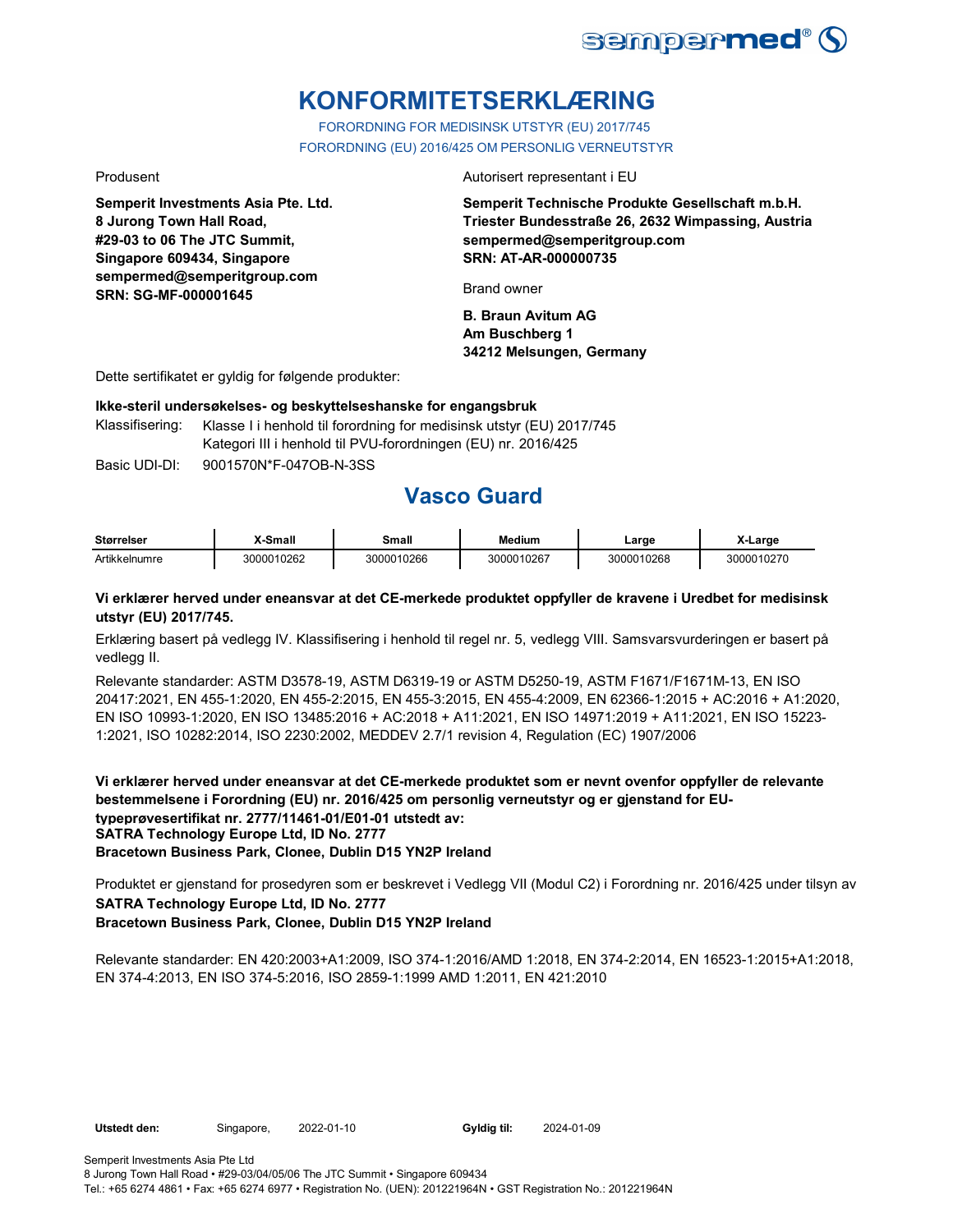

# **VAATIMUSTENMUKAISUUSVAKUUTUS**

LÄÄKINNÄLLISIÄ LAITTEITA KOSKEVA ASETUS (EU) 2017/745 HENKILÖNSUOJAIMISTA ANNETTU ASETUS (EU) 2016/425

**Semperit Investments Asia Pte. Ltd. 8 Jurong Town Hall Road, #29-03 to 06 The JTC Summit, Singapore 609434, Singapore sempermed@semperitgroup.com SRN: SG-MF-000001645**

Valmistaja EU:n valtuutettu edustaja

**Semperit Technische Produkte Gesellschaft m.b.H. Triester Bundesstraße 26, 2632 Wimpassing, Austria sempermed@semperitgroup.com SRN: AT-AR-000000735**

Brand owner

**B. Braun Avitum AG Am Buschberg 1 34212 Melsungen, Germany**

Tämä sertifikaatti koskee seuraavia tuotteita:

### **Kertakäyttöinen ei-steriili tutkimus- ja suojakäsine**

Luokitus: Luokka I lääkinnällisiä laitteita koskevan asetuksen (EU) 2017/745 mukaisesti Luokka III henkilönsuojaimista annetun asetuksen (EU) 2016/425 mukaisesti

Basic UDI-DI: 9001570N\*F-047OB-N-3SS

# **Vasco Guard**

| Koot                | <b>⊱Small</b> | Small      | <b>Medium</b> | Large      | X-Large    |
|---------------------|---------------|------------|---------------|------------|------------|
| <b>Fuotenumerot</b> | 3000010262    | 3000010266 | 3000010267    | 3000010268 | 3000010270 |

### **Täten vahvistamme yksinomaisella vastuullamme, että CE-merkityt tuotteet vastaavat lääkinnällisiä laitteita koskevan asetuksen (EU) 2017/745 mukaisia vaatimuksia.**

Liitteeseen IV perustuva julistus. Luokitus liitteen VIII 5 säännön mukaisesti. Vaatimustenmukaisuuden arviointi perustuu liitteeseen II.

Sovelletut standardit: ASTM D3578-19, ASTM D6319-19 or ASTM D5250-19, ASTM F1671/F1671M-13, EN ISO 20417:2021, EN 455-1:2020, EN 455-2:2015, EN 455-3:2015, EN 455-4:2009, EN 62366-1:2015 + AC:2016 + A1:2020, EN ISO 10993-1:2020, EN ISO 13485:2016 + AC:2018 + A11:2021, EN ISO 14971:2019 + A11:2021, EN ISO 15223- 1:2021, ISO 10282:2014, ISO 2230:2002, MEDDEV 2.7/1 revision 4, Regulation (EC) 1907/2006

**Täten vahvistamme yksinomaisella vastuullamme, että yllä mainitut CE-merkityt tuotteet vastaavat henkilönsuojaimista annetun asetuksen (EU) 2016/425 mukaisia perustavanlaatuisia vaatimuksia ja niihin sovelletaan EU:n tyyppitarkastustodistusta nro 2777/11461-01/E01-01 laadittu :**

### **SATRA Technology Europe Ltd, ID No. 2777**

**Bracetown Business Park, Clonee, Dublin D15 YN2P Ireland**

Tuotteet ovat asetuksen liitteen VII (moduuli C2) mukaisen menettelyn kohteena, valvonnan suorittaa

## **SATRA Technology Europe Ltd, ID No. 2777**

### **Bracetown Business Park, Clonee, Dublin D15 YN2P Ireland**

Sovelletut standardit: EN 420:2003+A1:2009, ISO 374-1:2016/AMD 1:2018, EN 374-2:2014, EN 16523-1:2015+A1:2018, EN 374-4:2013, EN ISO 374-5:2016, ISO 2859-1:1999 AMD 1:2011, EN 421:2010

**Laadittu :** Singapore, 2022-01-10 **Voimassa (asti):** 2024-01-09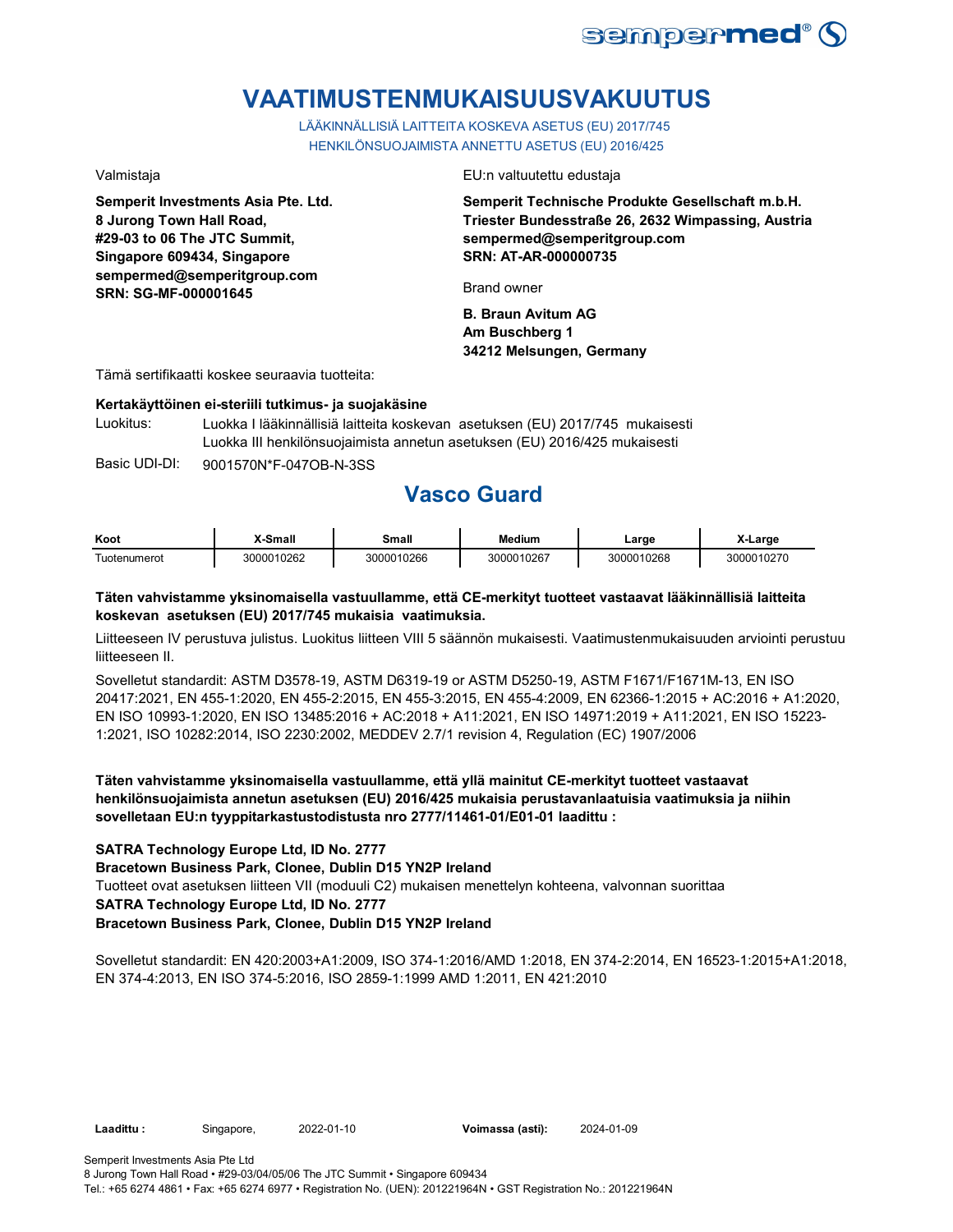

# **ATITIKTIES DEKLARACIJA**

REGLAMENTAS DĖL MEDICINOS PRIETAISŲ (ES) 2017/745 REGLAMENTAS (ES) 2016/425 DĖL ASMENINIŲ APSAUGOS PRIEMONIŲ

**Semperit Investments Asia Pte. Ltd. 8 Jurong Town Hall Road, #29-03 to 06 The JTC Summit, Singapore 609434, Singapore sempermed@semperitgroup.com SRN: SG-MF-000001645**

Gamintojas ES įgaliotas asmuo

**Semperit Technische Produkte Gesellschaft m.b.H. Triester Bundesstraße 26, 2632 Wimpassing, Austria sempermed@semperitgroup.com SRN: AT-AR-000000735**

Brand owner

**B. Braun Avitum AG Am Buschberg 1 34212 Melsungen, Germany**

Šis sertifikatas galioja toliau nurodytiems produktams:

### **Nesterilios vienkartinio naudojimo apžiūros ir apsauginės pirštinės**

Basic UDI-DI: 9001570N\*F-047OB-N-3SS Klasifikacija: I klasė pagal reglamentą dėl medicinos prietaisų (ES) 2017/745 III kategorija pagal reglamentą (ES) 2016/425 dėl asmeninių apsaugos priemonių

## **Vasco Guard**

| Dvdžiai           | Small      | Small      | Medium     | ∟arge      | _arɑe                            |
|-------------------|------------|------------|------------|------------|----------------------------------|
| Prekiu.<br>umeria | 3000010262 | 3000010266 | 3000010267 | 3000010268 | ົ <sup></sup> ົາ10270<br>ำ∩∩∩1ı. |

### **Prisiimdami visą atsakomybę šiuo dokumentu patvirtiname, kad CE paženklinti produktai atitinka reglamentą dėl medicinos prietaisų (ES) 2017/745 reikalavimus.**

Deklaracija, pagrįsta IV priedu. Klasifikavimas pagal VIII priedo 5 taisyklę. Atitikties įvertinimas pagal II priedą.

Taikomi standartai: ASTM D3578-19, ASTM D6319-19 or ASTM D5250-19, ASTM F1671/F1671M-13, EN ISO 20417:2021, EN 455-1:2020, EN 455-2:2015, EN 455-3:2015, EN 455-4:2009, EN 62366-1:2015 + AC:2016 + A1:2020, EN ISO 10993- 1:2020, EN ISO 13485:2016 + AC:2018 + A11:2021, EN ISO 14971:2019 + A11:2021, EN ISO 15223-1:2021, ISO 10282:2014, ISO 2230:2002, MEDDEV 2.7/1 revision 4, Regulation (EC) 1907/2006

**Prisiimdami visą atsakomybę, šiuo dokumentu patvirtiname, kad anksčiau paminėti CE paženklinti produktai atitinka svarbiausius reglamentą dėl asmeninių apsaugos priemonių (ES) 2016/425 reikalavimus ir yra ES tipo tyrimo sertifikato Nr. objektas. 2777/11461-01/E01-01 išduota :**

### **SATRA Technology Europe Ltd, ID No. 2777**

**Bracetown Business Park, Clonee, Dublin D15 YN2P Ireland**

Produktai yra metodo objektas pagal reglamentą VII priedą (modulis C2) prižiūrint

## **SATRA Technology Europe Ltd, ID No. 2777**

### **Bracetown Business Park, Clonee, Dublin D15 YN2P Ireland**

Taikomi standartai: EN 420:2003+A1:2009, ISO 374-1:2016/AMD 1:2018, EN 374-2:2014, EN 16523-1:2015+A1:2018, EN 374-4:2013, EN ISO 374-5:2016, ISO 2859-1:1999 AMD 1:2011, EN 421:2010

**Išduota :** Singapore, 2022-01-10 **Galioja iki:** 2024-01-09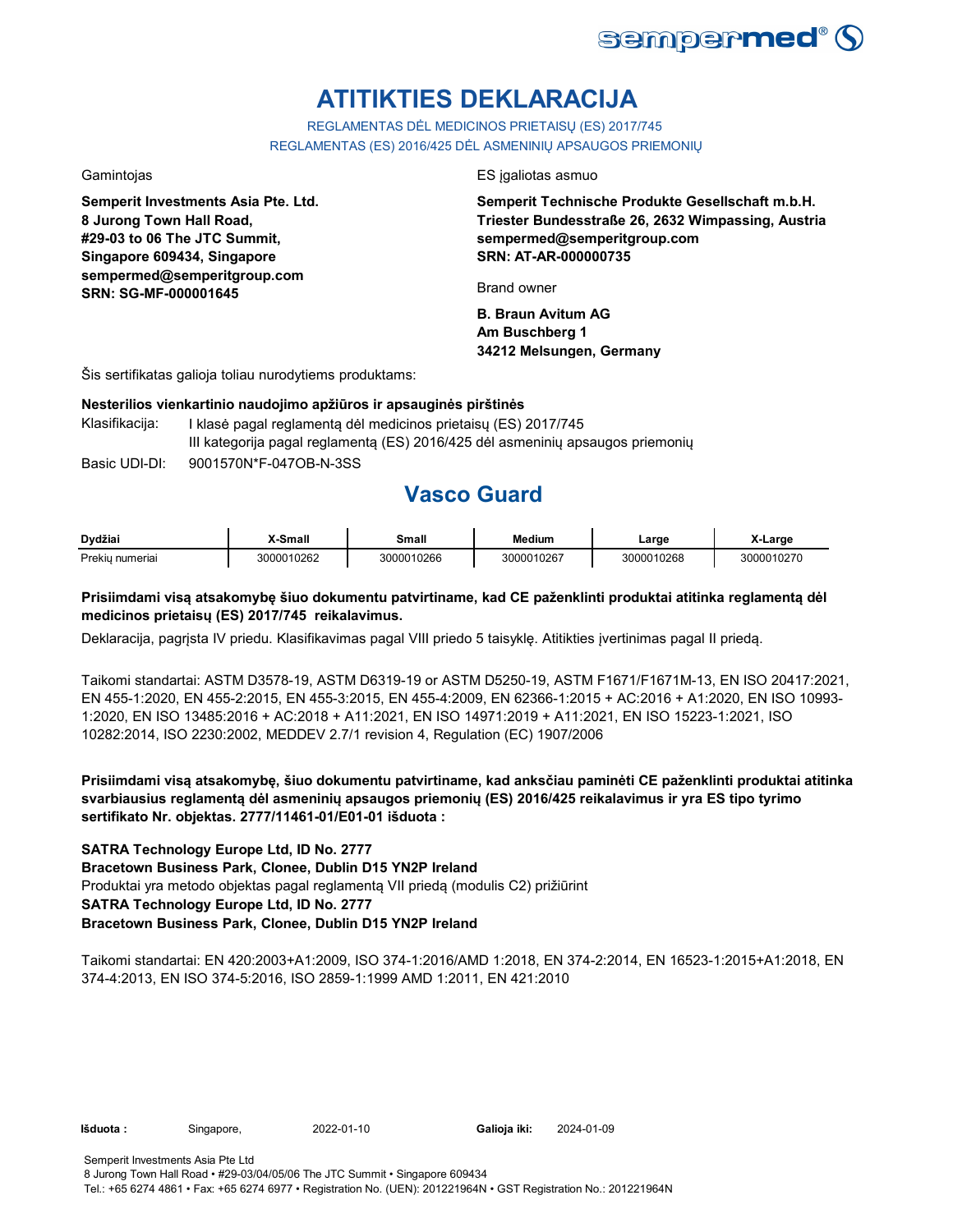

# **ATBILSTĪBAS DEKLARĀCIJA**

MEDICĪNAS IERĪČU REGULA (ES) 2017/745

REGULA (ES) 2016/425 PAR INDIVIDUĀLAJIEM AIZSARDZĪBAS LĪDZEKĻIEM

**Semperit Investments Asia Pte. Ltd. 8 Jurong Town Hall Road, #29-03 to 06 The JTC Summit, Singapore 609434, Singapore sempermed@semperitgroup.com SRN: SG-MF-000001645**

Likumīgais ražotājs Pilnvarotais pārstāvis ES

**Semperit Technische Produkte Gesellschaft m.b.H. Triester Bundesstraße 26, 2632 Wimpassing, Austria sempermed@semperitgroup.com SRN: AT-AR-000000735**

Brand owner

**B. Braun Avitum AG Am Buschberg 1 34212 Melsungen, Germany**

Šis sertifikāts ir derīgs šādam produktam:

### **Nesterili izmeklēšanas aizsargcimdi vienreizējai lietošanai**

Klasifikācija: I klase saskaņā ar medicīnas ierīču Regulu (ES) 2017/745 III kategorija saskaņā ar IAL Regulu (ES) 2016/425

Basic UDI-DI: 9001570N\*F-047OB-N-3SS

# **Vasco Guard**

| Izmēri          | X-Small    | Small      | <b>Medium</b> | Large      | X-Large    |
|-----------------|------------|------------|---------------|------------|------------|
| Artikula numurs | 3000010262 | 3000010266 | 3000010267    | 3000010268 | 3000010270 |

### **Ar šo mēs apliecinām, ka iepriekš aprakstītais produkts ar CE marķējumu atbilst medicīnas ierīču (ES) 2017/745 regulas prasībām.**

Deklarācija, pamatojoties uz IV pielikumu. Klasifikācija saskaņā ar VIII pielikuma 5. noteikumu. Atbilstības novērtēšanas pamatā ir II pielikums.

Piemērotie standarti: ASTM D3578-19, ASTM D6319-19 or ASTM D5250-19, ASTM F1671/F1671M-13, EN ISO 20417:2021, EN 455-1:2020, EN 455-2:2015, EN 455-3:2015, EN 455-4:2009, EN 62366-1:2015 + AC:2016 + A1:2020, EN ISO 10993-1:2020, EN ISO 13485:2016 + AC:2018 + A11:2021, EN ISO 14971:2019 + A11:2021, EN ISO 15223- 1:2021, ISO 10282:2014, ISO 2230:2002, MEDDEV 2.7/1 revision 4, Regulation (EC) 1907/2006

**Ar šo mēs apliecinām, ka iepriekš aprakstītais produkts ar CE marķējumu atbilst Regulas (ES) 2016/425 par individuālajiem aizsardzības līdzekļiem piemērojamajiem noteikumiem un ir identisks individuālajiem aizsardzības līdzekļiem, uz kuriem attiecas ES tipa pārbaudes sertifikāts Nr. 2777/11461-01/E01-01 izdots :**

### **SATRA Technology Europe Ltd, ID No. 2777**

**Bracetown Business Park, Clonee, Dublin D15 YN2P Ireland**

un uz to attiecas Regulas (ES) 2016/425 VII pielikumā (C2 modulis) noteiktā procedūra

### **SATRA Technology Europe Ltd, ID No. 2777**

### **Bracetown Business Park, Clonee, Dublin D15 YN2P Ireland**

Piemērotie standarti: EN 420:2003+A1:2009, ISO 374-1:2016/AMD 1:2018, EN 374-2:2014, EN 16523-1:2015+A1:2018, EN 374-4:2013, EN ISO 374-5:2016, ISO 2859-1:1999 AMD 1:2011, EN 421:2010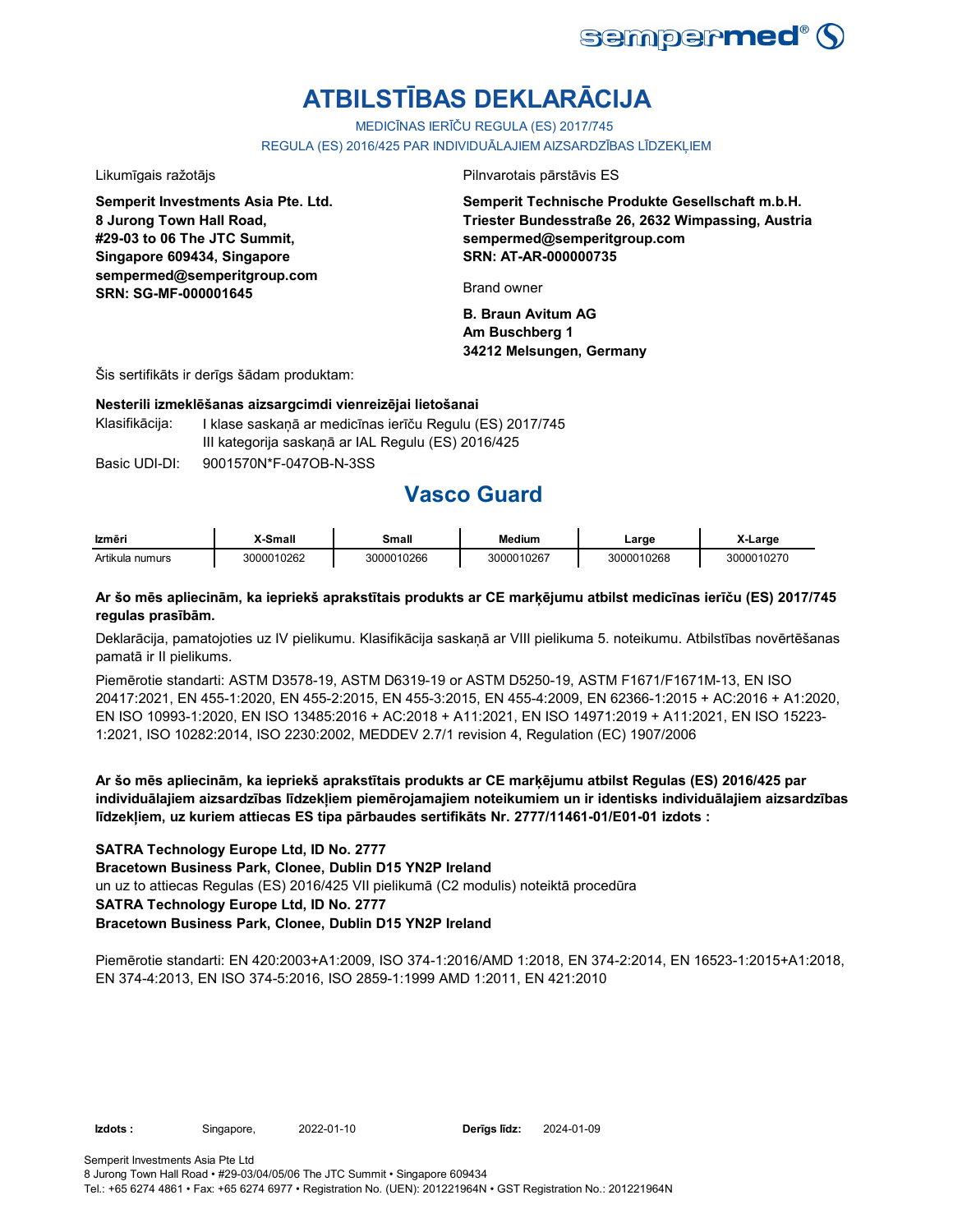

# **VASTAVUSDEKLARATSIOON**

MEDITSIINITOODETE MÄÄRUS (EL) 2017/745 ISIKUKAITSEVAHENDITE MÄÄRUS (EL) 2016/425

**Semperit Investments Asia Pte. Ltd. 8 Jurong Town Hall Road, #29-03 to 06 The JTC Summit, Singapore 609434, Singapore sempermed@semperitgroup.com SRN: SG-MF-000001645**

Tootja Volitatud esindaja EL-is

**Semperit Technische Produkte Gesellschaft m.b.H. Triester Bundesstraße 26, 2632 Wimpassing, Austria sempermed@semperitgroup.com SRN: AT-AR-000000735**

Brand owner

**B. Braun Avitum AG Am Buschberg 1 34212 Melsungen, Germany**

See sertifikaat kehtib järgmistele toodetele:

### **Mittesteriilne läbivaatus- ja kaitsekinnas ühekordseks kasutuseks**

Basic UDI-DI: 9001570N\*F-047OB-N-3SS Klassifikatsioon: I klass kooskõlas meditsiinitoodete määrusega (EU) 2017/745 III kategooria kooskõlas isikukaitsevahendite määrusega (EL) 2016/425

# **Vasco Guard**

| <b>Suurusec</b>                                | <br><b>Cmab</b> | <b>Small</b> | Medium             | _arge       | _arge          |
|------------------------------------------------|-----------------|--------------|--------------------|-------------|----------------|
| $\overline{\phantom{a}}$<br>umbrid.<br>'ooten. | J10262          | 10266        | 0267<br>ำกา<br>חחד | 10268<br>ነበ | 10270<br>30000 |

### **Kinnitame oma ainuvastutusel, et CE-märgisega tooted on kooskõlas meditsiinitoodete määruse (EU) 2017/745 nõuetega.**

Deklaratsioon põhineb IV lisal. Klassifikatsioon kooskõlas VIII lisa 5. reegliga. Vastavushindamine põhineb II lisal.

Kohaldatud normid: ASTM D3578-19, ASTM D6319-19 or ASTM D5250-19, ASTM F1671/F1671M-13, EN ISO 20417:2021, EN 455-1:2020, EN 455-2:2015, EN 455-3:2015, EN 455-4:2009, EN 62366-1:2015 + AC:2016 + A1:2020, EN ISO 10993- 1:2020, EN ISO 13485:2016 + AC:2018 + A11:2021, EN ISO 14971:2019 + A11:2021, EN ISO 15223-1:2021, ISO 10282:2014, ISO 2230:2002, MEDDEV 2.7/1 revision 4, Regulation (EC) 1907/2006

**Kinnitame oma ainuvastutusel, et eespool nimetatud CE-märgistusega tooted on kooskõlas isikukaitsevahendite määruse (EL) 2016/425 põhisätetega ning on identsed isikukaitsevahenditega, mille kohta on välja antud EÜ tüübihindamistõend nr2777/11461-01/E01-01 välja :**

### **SATRA Technology Europe Ltd, ID No. 2777**

**Bracetown Business Park, Clonee, Dublin D15 YN2P Ireland**

Toodetele kohaldub määruse VII lisa (moodul C2) menetlus, mille üle teostab järelevalvet

### **SATRA Technology Europe Ltd, ID No. 2777**

### **Bracetown Business Park, Clonee, Dublin D15 YN2P Ireland**

Kohaldatud normid: EN 420:2003+A1:2009, ISO 374-1:2016/AMD 1:2018, EN 374-2:2014, EN 16523-1:2015+A1:2018, EN 374-4:2013, EN ISO 374-5:2016, ISO 2859-1:1999 AMD 1:2011, EN 421:2010

**Välja andmise aeg :** Singapore, 2022-01-10 **Kehtivusaeg:** 2024-01-09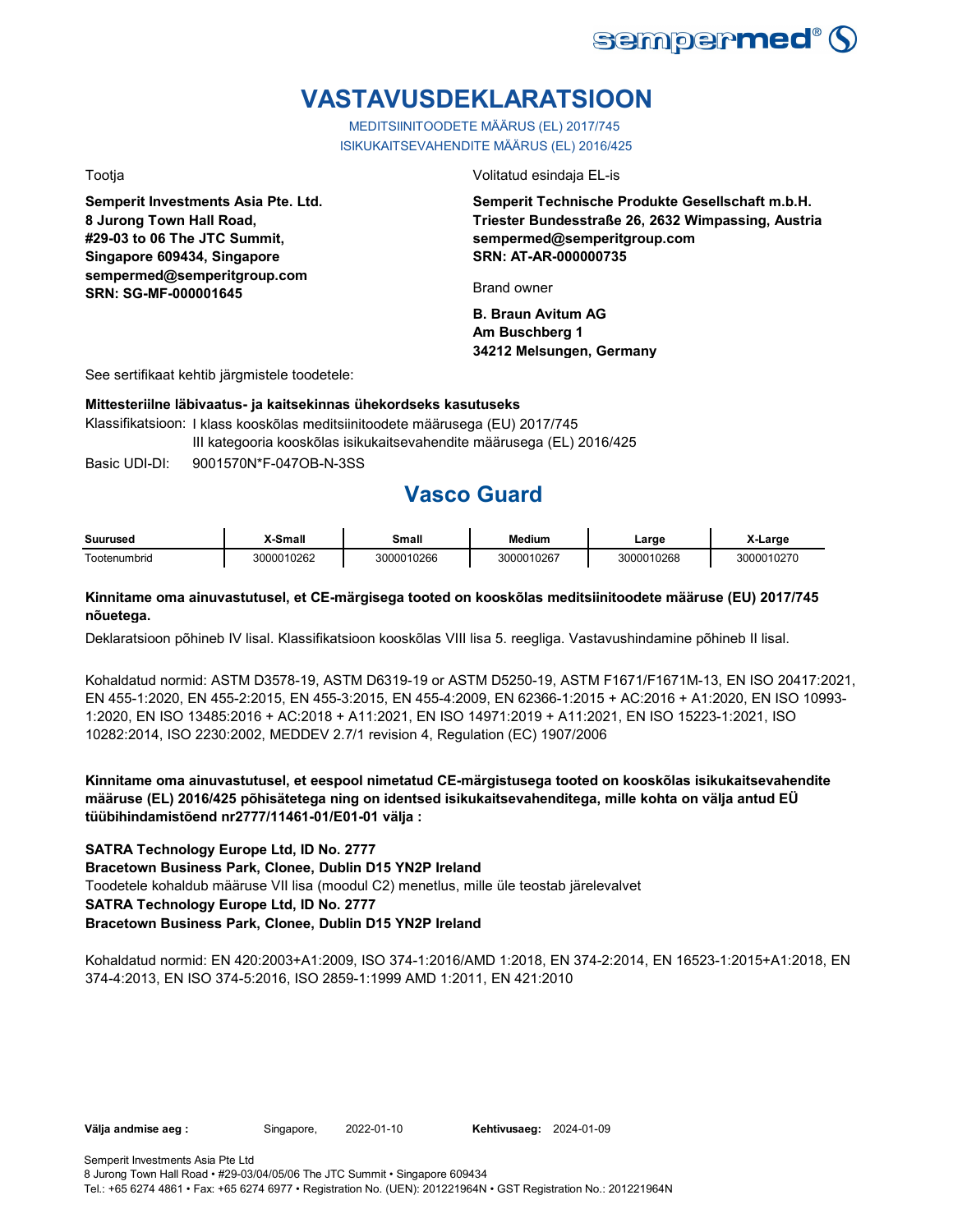

# **PROHLÁŠENÍ O SHODĚ**

NAŘÍZENÍ O ZDRAVOTNICKÝCH PROSTŘEDCÍCH (EU) 2017/745 NAŘÍZENÍ (EU) 2016/425 PRO OSOBNÍ OCHRANNÉ PROSTŘEDKY

**Semperit Investments Asia Pte. Ltd. 8 Jurong Town Hall Road, #29-03 to 06 The JTC Summit, Singapore 609434, Singapore sempermed@semperitgroup.com SRN: SG-MF-000001645**

### Výrobce EU zplnomocněný zástupce

**Semperit Technische Produkte Gesellschaft m.b.H. Triester Bundesstraße 26, 2632 Wimpassing, Austria sempermed@semperitgroup.com SRN: AT-AR-000000735**

Brand owner

**B. Braun Avitum AG Am Buschberg 1 34212 Melsungen, Germany**

Tento certifikát je platný pro následující produkty:

### **Nesterilní vyšetřovací a ochranné rukavice pro jednorázové použití**

Klasifikace Třída I podle nařízení o zdravotnických prostředcích (EU) 2017/745 Kategorie III podle nařízení o OOP (EU) 2016/425

Basic UDI-DI: 9001570N\*F-047OB-N-3SS

## **Vasco Guard**

| Velikosti      | <sup>∨</sup> -Small | Small      | Medium     | ∟arge      | Large      |
|----------------|---------------------|------------|------------|------------|------------|
| Číslo produktu | 3000010262          | 3000010266 | 3000010267 | 3000010268 | 3000010270 |

## **Tímto potvrzujeme s výlučnou odpovědností, že produkty označené CE souhlasí se požadavky nařízení o zdravotnických prostředcích (EU) 2017/745.**

Prohlášení na základě přílohy IV. Klasifikace podle pravidla 5 přílohy VIII. Posouzení shody je založeno na příloze II.

Použité normy: ASTM D3578-19, ASTM D6319-19 or ASTM D5250-19, ASTM F1671/F1671M-13, EN ISO 20417:2021, EN 455-1:2020, EN 455-2:2015, EN 455-3:2015, EN 455-4:2009, EN 62366-1:2015 + AC:2016 + A1:2020, EN ISO 10993-1:2020, EN ISO 13485:2016 + AC:2018 + A11:2021, EN ISO 14971:2019 + A11:2021, EN ISO 15223-1:2021, ISO 10282:2014, ISO 2230:2002, MEDDEV 2.7/1 revision 4, Regulation (EC) 1907/2006

**Tímto potvrzujeme s výlučnou odpovědností, že výše uvedené produkty označené jako CE souhlasí s příslušnými ustanoveními nařízení (EU) 2016/425 pro Osobní ochranné prostředky a jsou předmětem přezkoušení EU č.2777/11461-01/E01-01 vystaveno :**

**SATRA Technology Europe Ltd, ID No. 2777**

**Bracetown Business Park, Clonee, Dublin D15 YN2P Ireland**

Produkty jsou předmětem procesu podle dodatku VII (moduly, C2) nařízení pod dohledem

**SATRA Technology Europe Ltd, ID No. 2777**

## **Bracetown Business Park, Clonee, Dublin D15 YN2P Ireland**

Použité normy: EN 420:2003+A1:2009, ISO 374-1:2016/AMD 1:2018, EN 374-2:2014, EN 16523-1:2015+A1:2018, EN 374-4:2013, EN ISO 374-5:2016, ISO 2859-1:1999 AMD 1:2011, EN 421:2010

**Vystaveno dne:** Singapore, 2022-01-10 **Platné do:** 2024-01-09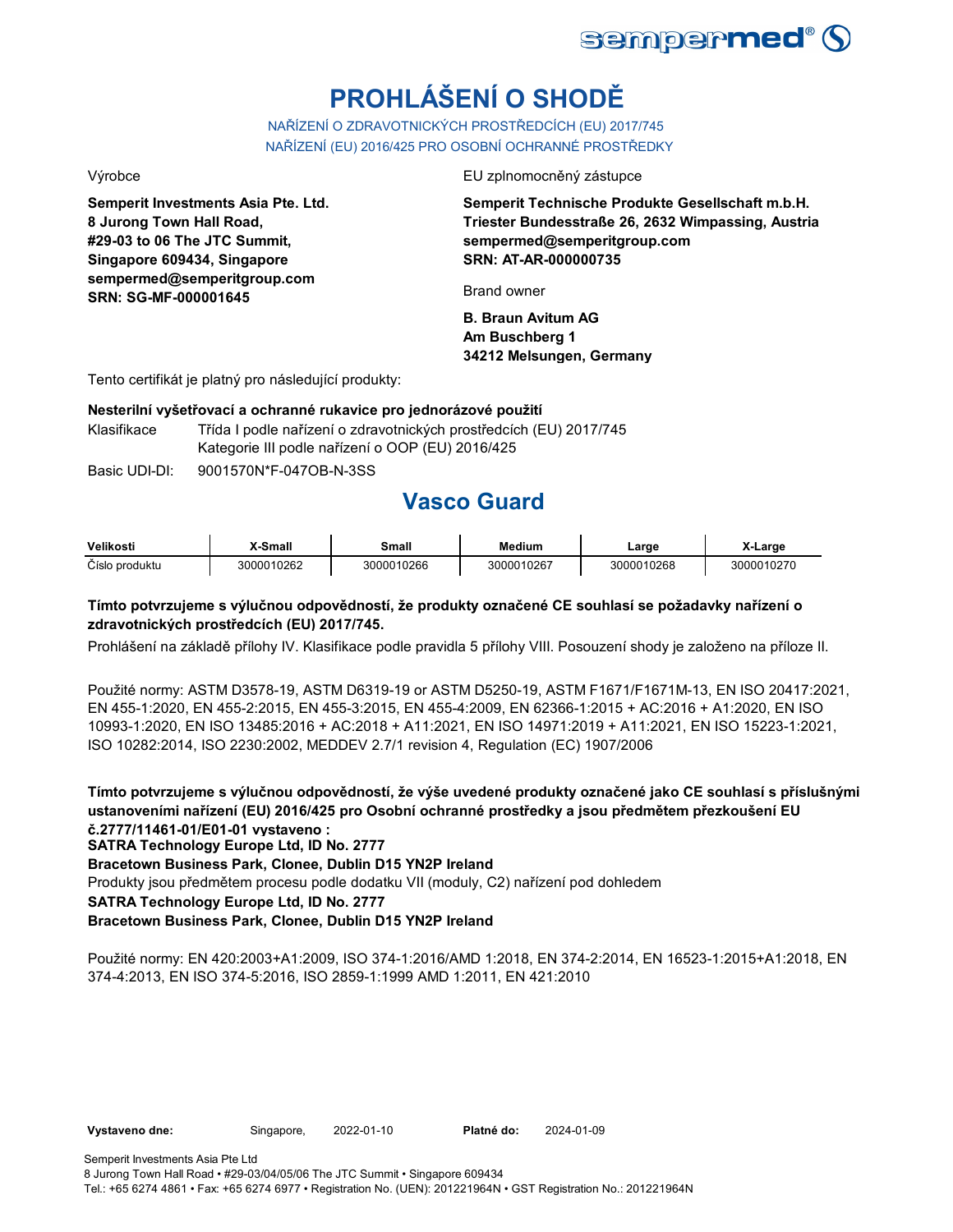

# **VYHLÁSENIE O ZHODE**

NARIADENIE (EU) 2017/745 O ZDRAVOTNÍCKYCH POMÔCKACH NARIADENIE (EÚ) 2016/425 O OSOBNÝCH OCHRANNÝCH PROSTRIEDKOCH

**Semperit Investments Asia Pte. Ltd. 8 Jurong Town Hall Road, #29-03 to 06 The JTC Summit, Singapore 609434, Singapore sempermed@semperitgroup.com SRN: SG-MF-000001645**

Výrobca Splnomocnenec pre EÚ

**Semperit Technische Produkte Gesellschaft m.b.H. Triester Bundesstraße 26, 2632 Wimpassing, Austria sempermed@semperitgroup.com SRN: AT-AR-000000735**

Brand owner

**B. Braun Avitum AG Am Buschberg 1 34212 Melsungen, Germany**

Tento certifikát je platný pre nasledujúce body:

### **Nesterilné vyšetrovacie a ochranné rukavice na jedno použitie**

| Klasifikácia: | Trieda I podľa Nariadenia (EU) 2017/745 o zdravotníckych pomôckach           |
|---------------|------------------------------------------------------------------------------|
|               | Kategória III podľa Nariadenia o osobných ochranných pomôckach (EU) 2016/425 |
| Basic UDI-DI: | 9001570N*F-047OB-N-3SS                                                       |

# **Vasco Guard**

| <b>Veľkosti</b> | X-Small    | Small      | Medium     | Large      | X-Large    |
|-----------------|------------|------------|------------|------------|------------|
| Výrobné čísla   | 3000010262 | 3000010266 | 3000010267 | 3000010268 | 3000010270 |

### **Týmto vo svojej výhradnej zodpovednosti potvrdzujeme, že výrobky označené symbolom CE sú v súlade so požiadavkami Nariadenia (EU) 2017/745 o zdravotníckych pomôckach.**

Vyhlásenie na základe prílohy IV. Klasifikácia podľa pravidla 5 prílohy VIII. Posudzovanie zhody je založené na prílohe II.

Súvisiace normy: ASTM D3578-19, ASTM D6319-19 or ASTM D5250-19, ASTM F1671/F1671M-13, EN ISO 20417:2021, EN 455-1:2020, EN 455-2:2015, EN 455-3:2015, EN 455-4:2009, EN 62366-1:2015 + AC:2016 + A1:2020, EN ISO 10993- 1:2020, EN ISO 13485:2016 + AC:2018 + A11:2021, EN ISO 14971:2019 + A11:2021, EN ISO 15223-1:2021, ISO 10282:2014, ISO 2230:2002, MEDDEV 2.7/1 revision 4, Regulation (EC) 1907/2006

**Týmto vo svojej výhradnej zodpovednosti potvrdzujeme, že výrobky označené symbolom CE sú v súlade so smerodajnými ustanoveniami Nariadenia (EÚ) 2016/425 o osobných ochranných prostriedkoch a sú predmetom EU - Osvedčenia o typovej skúške č. 2777/11461-01/E01-01 vyhotovené :**

### **SATRA Technology Europe Ltd, ID No. 2777**

**Bracetown Business Park, Clonee, Dublin D15 YN2P Ireland**

Výrobky sú predmetom konania podľa dodatku VII (moduly C2) Nariadenia pod dohľadom

### **SATRA Technology Europe Ltd, ID No. 2777**

### **Bracetown Business Park, Clonee, Dublin D15 YN2P Ireland**

Súvisiace normy: EN 420:2003+A1:2009, ISO 374-1:2016/AMD 1:2018, EN 374-2:2014, EN 16523-1:2015+A1:2018, EN 374-4:2013, EN ISO 374-5:2016, ISO 2859-1:1999 AMD 1:2011, EN 421:2010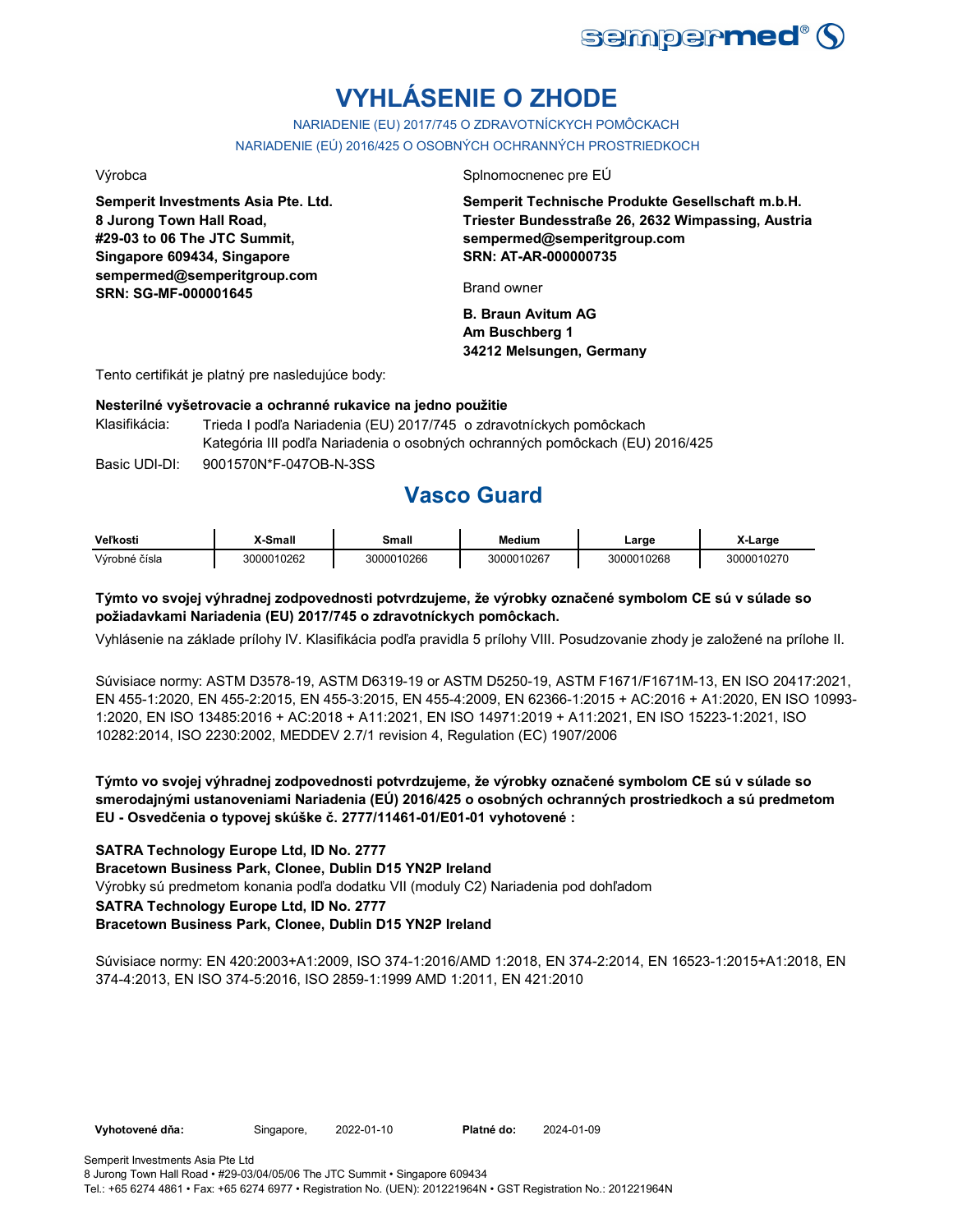

# **MEGFELELŐSÉGI NYILATKOZAT**

ORVOSTECHNIKAI ESZKÖZÖKRŐL SZÓLÓ (EU) 2017/745 RENDELET EGYÉNI VÉDŐESZKÖZÖKRŐL SZÓLÓ (EU) 2016/425 RENDELET

**Semperit Investments Asia Pte. Ltd. 8 Jurong Town Hall Road, #29-03 to 06 The JTC Summit, Singapore 609434, Singapore sempermed@semperitgroup.com SRN: SG-MF-000001645**

### Gyártó EU-meghatalmazott

**Semperit Technische Produkte Gesellschaft m.b.H. Triester Bundesstraße 26, 2632 Wimpassing, Austria sempermed@semperitgroup.com SRN: AT-AR-000000735**

Brand owner

**B. Braun Avitum AG Am Buschberg 1 34212 Melsungen, Germany**

Ez a tanúsítvány a következő termékekre érvényes:

### **Egyszer használatos, nem steril vizsgálati- és védőkesztyű**

Osztályozás: I. osztály az orvostechnikai eszközökről szóló (EU) 2017/745 rendelet szerint III. kategória az egyéni védőeszközökről szóló (EU) 2016/425 rendelet szerint

Basic UDI-DI: 9001570N\*F-047OB-N-3SS

## **Vasco Guard**

| <b>Méretek</b> | -Small     | Small      | <b>Medium</b> | ∟arge      | <b>-Large</b> |
|----------------|------------|------------|---------------|------------|---------------|
| Cikkszámok     | 3000010262 | 3000010266 | 3000010267    | 3000010268 | 3000010270    |

### **Ezennel kizárólagos felelősségünk mellett kijelentjük, hogy a CE jelzésű termékek eszközökről szóló (EU) 2017/745 rendelet alapvető előírásainak.**

Con la presente, dichiariamo sotto la nostra esclusiva responsabilità che il prodotto con marchio CE sopra descritto soddisfa i requisiti del regolamento sui dispositivi medici (UE) 2017/745 .

Alkalmazott szabványok: ASTM D3578-19, ASTM D6319-19 or ASTM D5250-19, ASTM F1671/F1671M-13, EN ISO 20417:2021, EN 455-1:2020, EN 455-2:2015, EN 455-3:2015, EN 455-4:2009, EN 62366-1:2015 + AC:2016 + A1:2020, EN ISO 10993-1:2020, EN ISO 13485:2016 + AC:2018 + A11:2021, EN ISO 14971:2019 + A11:2021, EN ISO 15223- 1:2021, ISO 10282:2014, ISO 2230:2002, MEDDEV 2.7/1 revision 4, Regulation (EC) 1907/2006

**Ezennel kizárólagos felelősségünk mellett kijelentjük, hogy a fent említett CE jelzésű termékek megfelelnek az egyéni védőeszközökre irányuló 2016/425/EU rendelet vonatkozó előírásainak és vonatkozik rájuk a megfelelő számú EU-típusvizsgálati tanúsítvány 2777/11461-01/E01-01 kelt :**

### **SATRA Technology Europe Ltd, ID No. 2777 Bracetown Business Park, Clonee, Dublin D15 YN2P Ireland**

**SATRA Technology Europe Ltd, ID No. 2777 Bracetown Business Park, Clonee, Dublin D15 YN2P Ireland** A termékekre vonatkozik a rendelet VII. melléklete (C2 modul) szerinti eljárás a következő személy felügyelete mellett:

Alkalmazott szabványok: EN 420:2003+A1:2009, ISO 374-1:2016/AMD 1:2018, EN 374-2:2014, EN 16523- 1:2015+A1:2018, EN 374-4:2013, EN ISO 374-5:2016, ISO 2859-1:1999 AMD 1:2011, EN 421:2010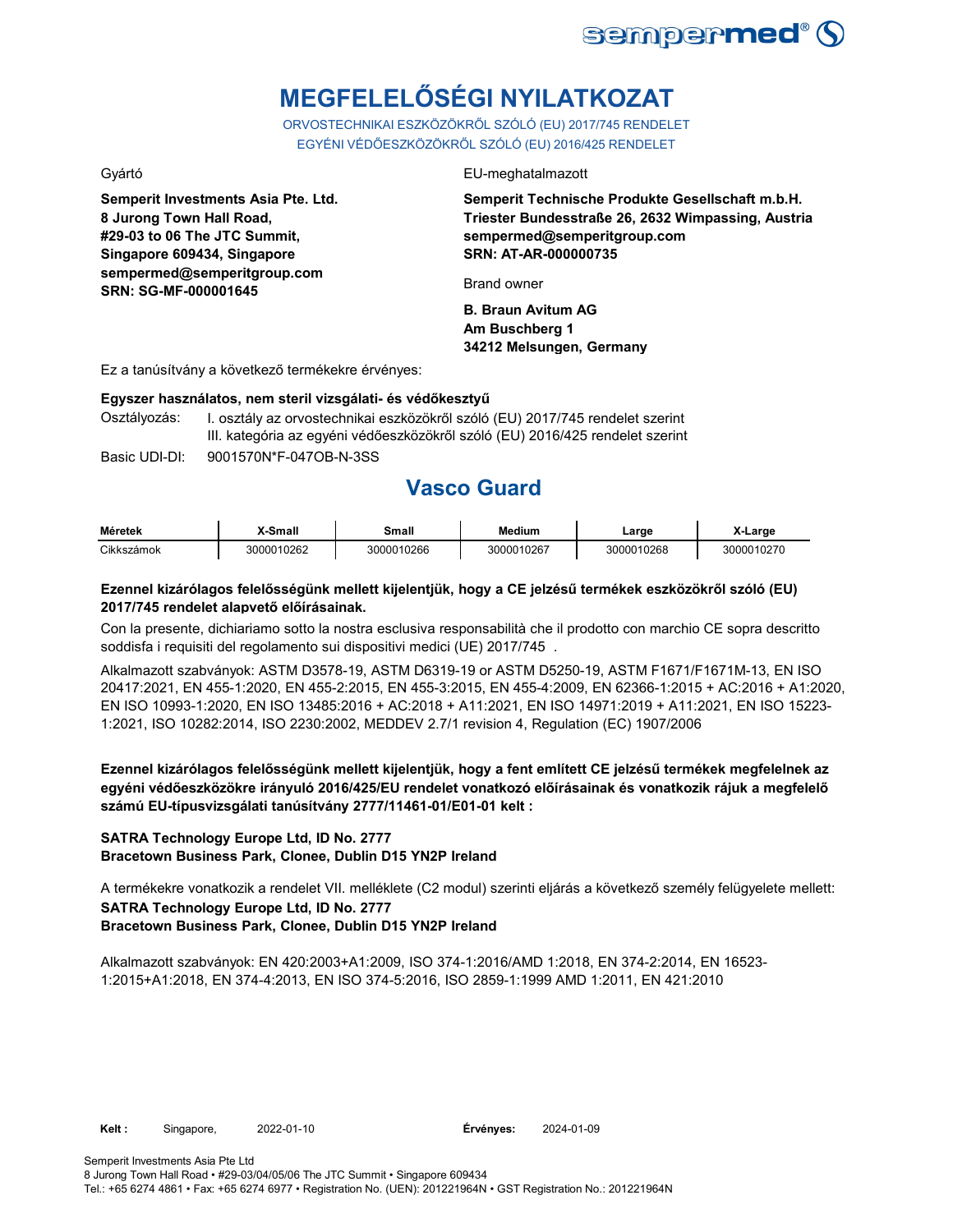

# **IZJAVA O SKLADNOSTI**

UREDBA O MEDICINSKIH PRIPOMOČKIH (EU) 2017/745/EGS UREDBA (EU) 2016/425 ZA OSEBNO VAROVALNO OPREMO

**Semperit Investments Asia Pte. Ltd. 8 Jurong Town Hall Road, #29-03 to 06 The JTC Summit, Singapore 609434, Singapore sempermed@semperitgroup.com SRN: SG-MF-000001645**

Proizvajalec Pooblaščen zastopnik EU

**Semperit Technische Produkte Gesellschaft m.b.H. Triester Bundesstraße 26, 2632 Wimpassing, Austria sempermed@semperitgroup.com SRN: AT-AR-000000735**

Brand owner

**B. Braun Avitum AG Am Buschberg 1 34212 Melsungen, Germany**

To potrdilo velja za naslednje izdelke:

## **Nesterilne zaščitne rokavice in rokavice za preglede za enkratno uporabo**

Klasifikacija: Razred I v skladu z Uredbo o medicinskih pripomočkih (EU) 2017/745/EGS Kategorija III v skladu z Uredbo OVO (EU) 2016/425

Basic UDI-DI: 9001570N\*F-047OB-N-3SS

# **Vasco Guard**

| Velikosti         | X-Small    | <b>Small</b> | Medium          | ∟arge      | X-Large |
|-------------------|------------|--------------|-----------------|------------|---------|
| Številke izdelkov | 3000010262 | 3000010266   | ،00010267<br>ົດ | 3000010268 | 300001  |

### **S to izključno odgovornostjo izjavljamo, da so izdelki z oznako CE v skladu z zahtevami Uredbe za medicinske pripomočke (EU) 2017/745.**

Izjava na podlagi Priloge IV. Razvrstitev v skladu s Prilogo VIII k Pravilniku 5. Ocenjevanje skladnosti temelji na Prilogi II.

Uporabljeni standardi: ASTM D3578-19, ASTM D6319-19 or ASTM D5250-19, ASTM F1671/F1671M-13, EN ISO 20417:2021, EN 455-1:2020, EN 455-2:2015, EN 455-3:2015, EN 455-4:2009, EN 62366-1:2015 + AC:2016 + A1:2020, EN ISO 10993-1:2020, EN ISO 13485:2016 + AC:2018 + A11:2021, EN ISO 14971:2019 + A11:2021, EN ISO 15223- 1:2021, ISO 10282:2014, ISO 2230:2002, MEDDEV 2.7/1 revision 4, Regulation (EC) 1907/2006

**S to izključno odgovornostjo izjavljamo, da so zgoraj navedeni izdelki z oznako CE v skladu z bistvenimi zahtevami Uredbe (EU) 2016/425 za osebno varovalno opremo in so predmet certifikata ES o pregledu tipa št. 2777/11461-01/E01-01 izdano :**

**SATRA Technology Europe Ltd, ID No. 2777**

**Bracetown Business Park, Clonee, Dublin D15 YN2P Ireland**

Izdelki so predmet postopka v skladu s Prilogo VII (modul C2) uredbe pod nadzorom

**SATRA Technology Europe Ltd, ID No. 2777**

## **Bracetown Business Park, Clonee, Dublin D15 YN2P Ireland**

Uporabljeni standardi: EN 420:2003+A1:2009, ISO 374-1:2016/AMD 1:2018, EN 374-2:2014, EN 16523- 1:2015+A1:2018, EN 374-4:2013, EN ISO 374-5:2016, ISO 2859-1:1999 AMD 1:2011, EN 421:2010

**Izdano dne:** Singapore, 2022-01-10 **Veljavno do:** 2024-01-09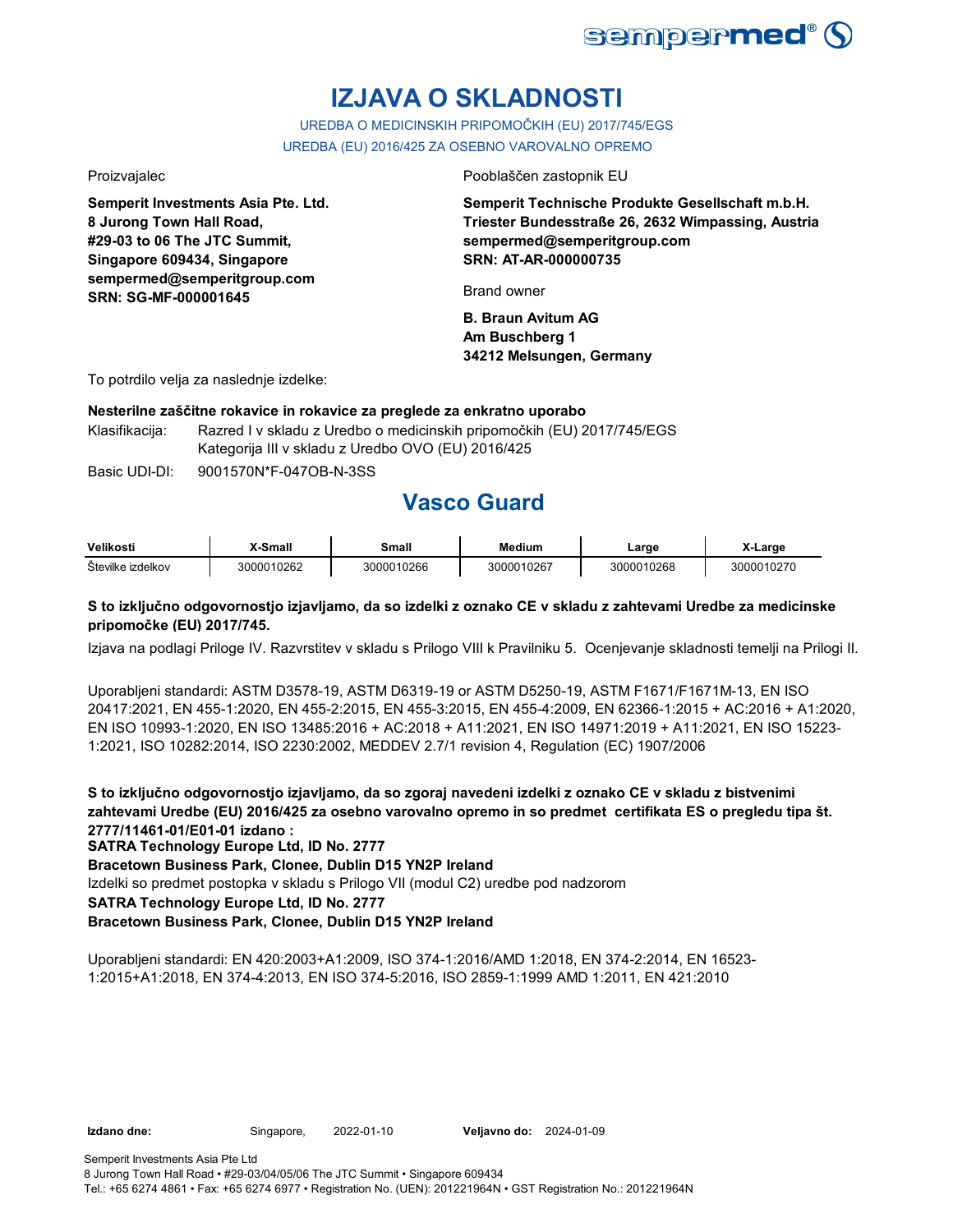

# **IZJAVA O SUKLADNOSTI**

UREDBA O MEDICINSKIM PROIZVODIMA (EU) 2017/745 UREDBA (EU) 2016/425 O OSOBNOJ ZAŠTITNOJ OPREMI

**Semperit Investments Asia Pte. Ltd. 8 Jurong Town Hall Road, #29-03 to 06 The JTC Summit, Singapore 609434, Singapore sempermed@semperitgroup.com SRN: SG-MF-000001645**

Proizvođač Ovlašteni predstavnik u EU

**Semperit Technische Produkte Gesellschaft m.b.H. Triester Bundesstraße 26, 2632 Wimpassing, Austria sempermed@semperitgroup.com SRN: AT-AR-000000735**

Brand owner

**B. Braun Avitum AG Am Buschberg 1 34212 Melsungen, Germany**

Ovaj certifikat vrijedi za sljedeće proizvode:

### **Nesterilne zaštitne rukavice za pregled za jednokratnu uporabu**

Klasifikacija: Klasa I. prema Direktivi o medicinskim proizvodima (EU) 2017/745 Kategorija III. prema Uredbi o osobnoj zaštitnoj opremi (EU) 2016/425

Basic UDI-DI: 9001570N\*F-047OB-N-3SS

# **Vasco Guard**

| Veličine    | X-Small    | Small      | Medium     | ∟arɑe      | ∡-Large |
|-------------|------------|------------|------------|------------|---------|
| Br. artikla | 3000010262 | 3000010266 | 3000010267 | 3000010268 | 3000011 |

## **Ovim putem izjavljujemo pod punom odgovornošću da su proizvodi s CE oznakom sukladni s zahtjevima Uredbe o medicinskim proizvodima (EU) 2017/745.**

Izjava se temelji na Prilogu IV. Klasifikacija prema pravilu 5, Prilog VIII. Ocjenjivanje sukladnosti prema Prilogu II.

Primijenjene norme: ASTM D3578-19, ASTM D6319-19 or ASTM D5250-19, ASTM F1671/F1671M-13, EN ISO 20417:2021, EN 455-1:2020, EN 455-2:2015, EN 455-3:2015, EN 455-4:2009, EN 62366-1:2015 + AC:2016 + A1:2020, EN ISO 10993-1:2020, EN ISO 13485:2016 + AC:2018 + A11:2021, EN ISO 14971:2019 + A11:2021, EN ISO 15223- 1:2021, ISO 10282:2014, ISO 2230:2002, MEDDEV 2.7/1 revision 4, Regulation (EC) 1907/2006

**Ovim putem izjavljujemo pod punom odgovornošću da su prethodno navedeni proizvodi s CE oznakom sukladni s mjerodavnim odredbama Uredbe (EU) 2016/425 o osobnoj zaštitnoj opremi i da su predmet EU certifikata o ispitivanju tipa br.2777/11461-01/E01-01 izdano :**

**SATRA Technology Europe Ltd, ID No. 2777**

**Bracetown Business Park, Clonee, Dublin D15 YN2P Ireland**

Proizvodi podliježu postupku iz Dodatka VII. (modul C2) Uredbe pod nadzorom

**SATRA Technology Europe Ltd, ID No. 2777**

## **Bracetown Business Park, Clonee, Dublin D15 YN2P Ireland**

Primijenjene norme: EN 420:2003+A1:2009, ISO 374-1:2016/AMD 1:2018, EN 374-2:2014, EN 16523-1:2015+A1:2018, EN 374-4:2013, EN ISO 374-5:2016, ISO 2859-1:1999 AMD 1:2011, EN 421:2010

**Izdano dana:** Singapore, 2022-01-10 **Vrijedi do:** 2024-01-09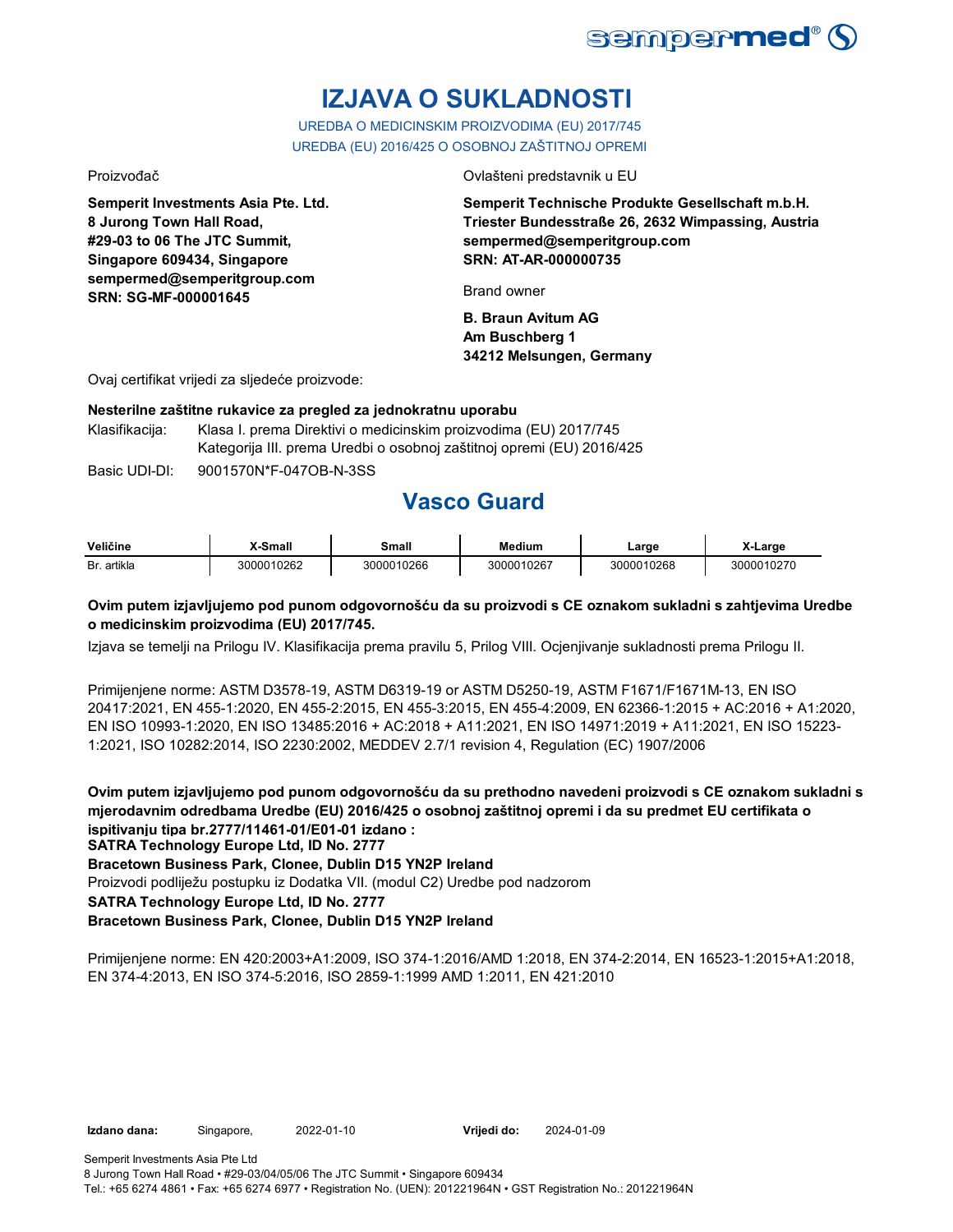

# **DEKLARACJA ZGODNOŚCI**

ROZPORZĄDZENIE W SPRAWIE WYROBÓW MEDYCZNYCH (UE) 2017/745 ROZPORZĄDZENIE W SPRAWIE ŚRODKÓW OCHRONY INDYWIDUALNEJ (UE) 2016/425

**Semperit Investments Asia Pte. Ltd. 8 Jurong Town Hall Road, #29-03 to 06 The JTC Summit, Singapore 609434, Singapore sempermed@semperitgroup.com SRN: SG-MF-000001645**

Producent **Autoryzowany przedstawiciel w UE** 

**Semperit Technische Produkte Gesellschaft m.b.H. Triester Bundesstraße 26, 2632 Wimpassing, Austria sempermed@semperitgroup.com SRN: AT-AR-000000735**

Brand owner

**B. Braun Avitum AG Am Buschberg 1 34212 Melsungen, Germany**

Niniejszy certyfikat obowiązuje w odniesieniu do następującego produktu:

### **Niesterylne rękawice medyczne i ochronne jednorazowego użytku**

Klasyfikacja: Klasa I zgodnie z rozporządzeniem (UE) 2017/745 w sprawie wyrobów medycznych Kategoria III zgodnie z rozporządzeniem (UE) 2016/425 w sprawie środków ochrony indywidualnej

Basic UDI-DI: 9001570N\*F-047OB-N-3SS

# **Vasco Guard**

| Rozmiarv         | X-Small    | Small      | <b>Medium</b> | Large      | X-Large    |
|------------------|------------|------------|---------------|------------|------------|
| Numerv artvkułów | 3000010262 | 3000010266 | 3000010267    | 3000010268 | 3000010270 |

### **Niniejszym oświadczamy, na naszą wyłączną odpowiedzialność, że opisany powyżej produkt z oznakowaniem CE jest zgodny z wymogami rozporządzenia w sprawie wyrobów medycznych (UE) 2017/745.**

Deklaracja na podstawie załącznika IV. Klasyfikacja jest zgodna z zasadą 5, załącznik VIII. Ocenę zgodności przeprowadza się na podstawie załącznika II.

Zastosowane normy: ASTM D3578-19, ASTM D6319-19 or ASTM D5250-19, ASTM F1671/F1671M-13, EN ISO 20417:2021, EN 455-1:2020, EN 455-2:2015, EN 455-3:2015, EN 455-4:2009, EN 62366-1:2015 + AC:2016 + A1:2020, EN ISO 10993-1:2020, EN ISO 13485:2016 + AC:2018 + A11:2021, EN ISO 14971:2019 + A11:2021, EN ISO 15223-1:2021, ISO 10282:2014, ISO 2230:2002, MEDDEV 2.7/1 revision 4, Regulation (EC) 1907/2006

**Na własną odpowiedzialność oświadczamy niniejszym, że opisany powyżej produkt z oznakowaniem CE jest zgodny z obowiązującymi przepisami rozporządzenia (UE) 2016/425 w sprawie środków ochrony indywidualnej i jest identyczny ze środkami ochrony indywidualnej, których dotyczy certyfikat badania typu UE nr 2777/11461- 01/E01-01 data przez:**

**SATRA Technology Europe Ltd, ID No. 2777**

**Bracetown Business Park, Clonee, Dublin D15 YN2P Ireland**

**SATRA Technology Europe Ltd, ID No. 2777 Bracetown Business Park, Clonee, Dublin D15 YN2P Ireland** Produkty podlegają procedurze określonej w załączniku VII (moduł C2) rozporządzenia pod nadzorem

Zastosowane normy: EN 420:2003+A1:2009, ISO 374-1:2016/AMD 1:2018, EN 374-2:2014, EN 16523-1:2015+A1:2018, EN 374-4:2013, EN ISO 374-5:2016, ISO 2859-1:1999 AMD 1:2011, EN 421:2010

**Data wydania:** Singapore, 2022-01-10 **Data ważności:** 2024-01-09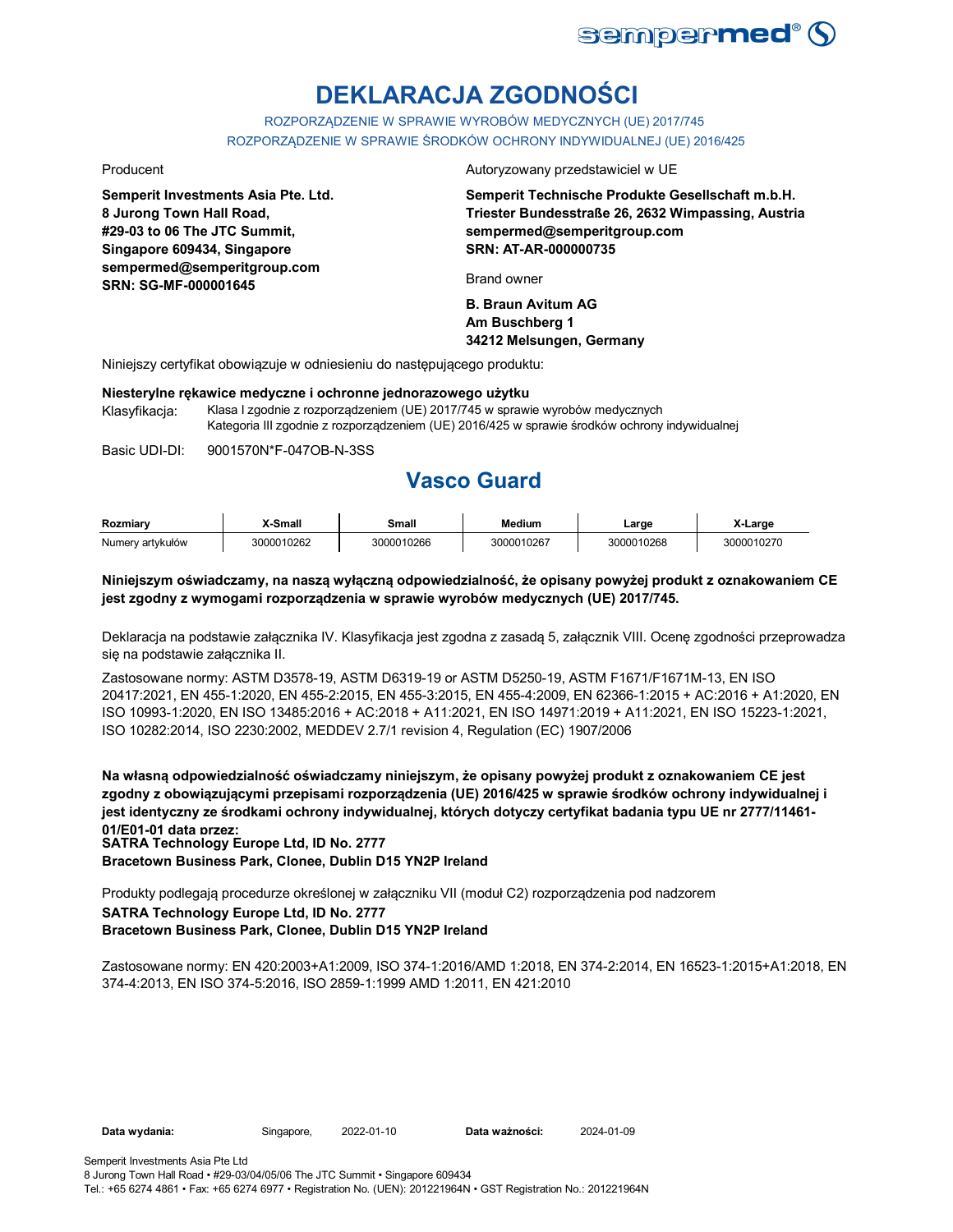

# **DECLARAȚIE DE CONFORMITATE**

REGULAMENTULUI PRIVIND PRODUSELE MEDICALE (EU) 2017/745 REGULAMENTULUI (EU) 2016/425 PENTRU ECHIPAMENTUL PERSONAL DE PROTECȚIE

**Semperit Investments Asia Pte. Ltd. 8 Jurong Town Hall Road, #29-03 to 06 The JTC Summit, Singapore 609434, Singapore sempermed@semperitgroup.com SRN: SG-MF-000001645**

Producător Persoană împuternicită EU

**Semperit Technische Produkte Gesellschaft m.b.H. Triester Bundesstraße 26, 2632 Wimpassing, Austria sempermed@semperitgroup.com SRN: AT-AR-000000735**

Brand owner

**B. Braun Avitum AG Am Buschberg 1 34212 Melsungen, Germany**

Acest certificat este valabil pentru următoarele produse:

### **Mânușă de consult și de protecție nesterilă de unică folosință**

clasificare: Clasa I conform règlementi privind produsele medicale (EU) 2017/745 Categoria III conform ordonanței EPP (EU) 2016/425

Basic UDI-DI: 9001570N\*F-047OB-N-3SS

# **Vasco Guard**

| mārimi               | -Small     | small      | Medium     | ∟arge      | Larɑe      |
|----------------------|------------|------------|------------|------------|------------|
| Numerele de articole | 3000010262 | 3000010266 | 3000010267 | 3000010268 | 3000010270 |

### **Prin prezenta confirmăm preluând toată responsabilitatea că produsele marcate CE corespund cerințelor din Regulamentului privind produsele medicale (EU) 2017/745 .**

Declarație bazată pe anexa IV. Clasificare în conformitate cu regula 5, anexa VIII. Evaluarea conformității se bazează pe anexa II.

Normele aplicate: ASTM D3578-19, ASTM D6319-19 or ASTM D5250-19, ASTM F1671/F1671M-13, EN ISO 20417:2021, EN 455-1:2020, EN 455-2:2015, EN 455-3:2015, EN 455-4:2009, EN 62366-1:2015 + AC:2016 + A1:2020, EN ISO 10993- 1:2020, EN ISO 13485:2016 + AC:2018 + A11:2021, EN ISO 14971:2019 + A11:2021, EN ISO 15223-1:2021, ISO 10282:2014, ISO 2230:2002, MEDDEV 2.7/1 revision 4, Regulation (EC) 1907/2006

**Prin prezenta confirmăm preluând toată responsabilitatea că produsele marcate CE indicate mai sus corespund cerințelor de bază (EU) 2016/425 pentru echipamente personale de protecție și acestea sunt obiectul certificării de tip CE nr. 2777/11461-01/E01-01 eliberat prin:**

**SATRA Technology Europe Ltd, ID No. 2777**

**Bracetown Business Park, Clonee, Dublin D15 YN2P Ireland**

Produsele sunt obiectul procedurii conform anexei VII (modulul C2) sub supravegherea

**SATRA Technology Europe Ltd, ID No. 2777**

## **Bracetown Business Park, Clonee, Dublin D15 YN2P Ireland**

Normele aplicate: EN 420:2003+A1:2009, ISO 374-1:2016/AMD 1:2018, EN 374-2:2014, EN 16523-1:2015+A1:2018, EN 374-4:2013, EN ISO 374-5:2016, ISO 2859-1:1999 AMD 1:2011, EN 421:2010

**Eliberat la data de:** Singapore, 2022-01-10 **Valabil până în:** 2024-01-09

Semperit Investments Asia Pte Ltd 8 Jurong Town Hall Road • #29-03/04/05/06 The JTC Summit • Singapore 609434 Tel.: +65 6274 4861 • Fax: +65 6274 6977 • Registration No. (UEN): 201221964N • GST Registration No.: 201221964N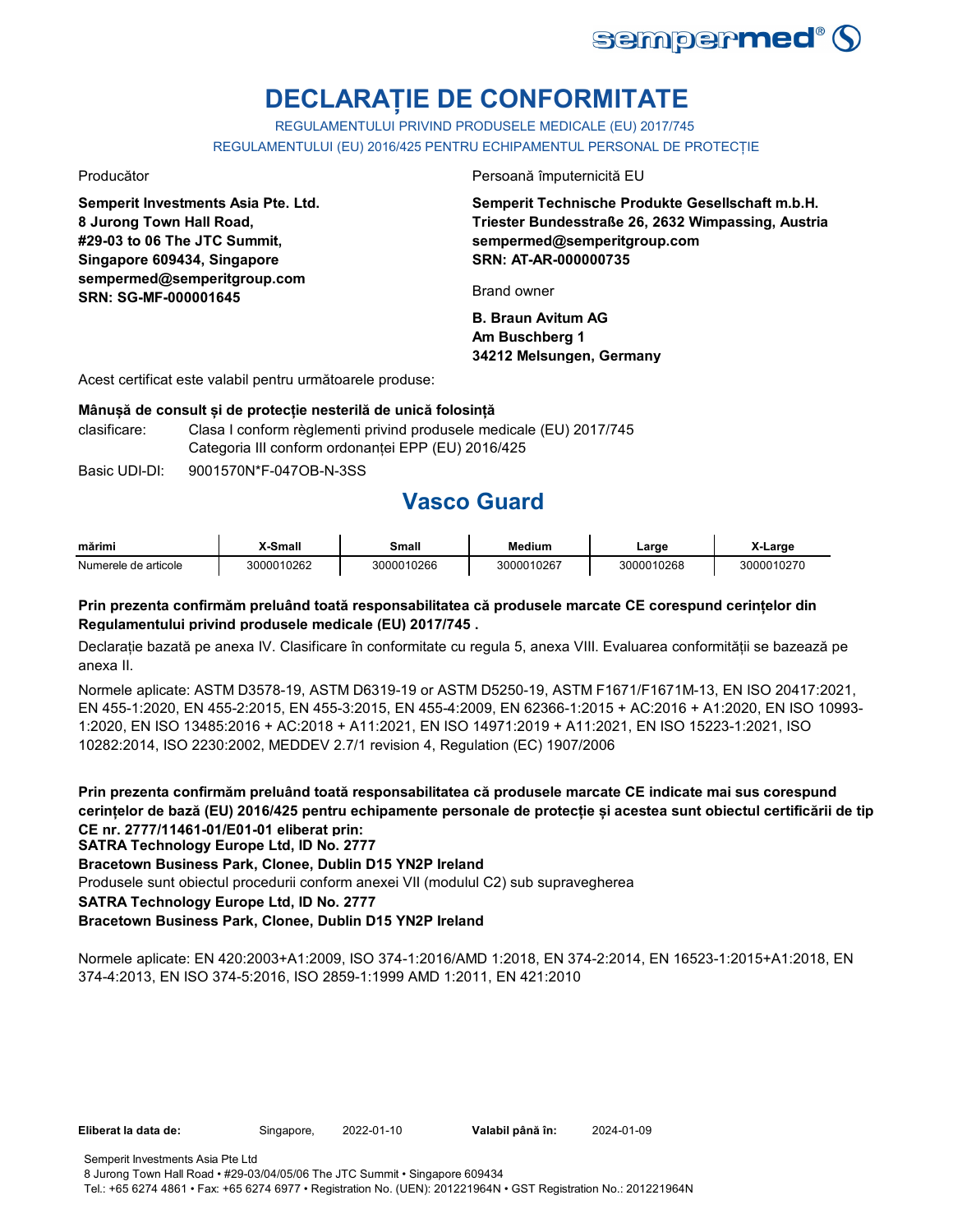

# **ΔΗΛΩΣΗ ΣΥΜΜΟΡΦΩΣΗΣ**

ΚΑΝΟΝΙΣΜΟΣ (EE) 2017/745 ΠΕΡΙ ΙΑΤΡΟΤΕΧΝΟΛΟΓΙΚΩΝ ΠΡΟΪΟΝΤΩΝ ΚΑΝΟΝΙΣΜΟΣ (ΕΕ) 2016/425 ΠΕΡΙ ΜΕΣΩΝ ΑΤΟΜΙΚΗΣ ΠΡΟΣΤΑΣΙΑΣ

**Semperit Investments Asia Pte. Ltd. 8 Jurong Town Hall Road, #29-03 to 06 The JTC Summit, Singapore 609434, Singapore sempermed@semperitgroup.com SRN: SG-MF-000001645**

Κατασκευαστής Εξουσιοδοτημένος αντιπρόσωπος στην ΕΕ

**Semperit Technische Produkte Gesellschaft m.b.H. Triester Bundesstraße 26, 2632 Wimpassing, Austria sempermed@semperitgroup.com SRN: AT-AR-000000735**

Brand owner

**B. Braun Avitum AG Am Buschberg 1 34212 Melsungen, Germany**

Το παρόν πιστοποιητικό ισχύει για τα ακόλουθα προϊόντα:

### **Μη αποστειρωμένο γάντι εξέτασης και προστατευτικό γάντι μιας χρήσης**

Ταξινόμηση: Κατηγορία I σύμφωνα με την Κανονισμό (EU) 2017/745 περί ιατροτεχνολογικών προϊόντων Κατηγορία II σύμφωνα με τον Κανονισμό (ΕΕ) 2016/425 περί ΜΑΠ

Basic UDI-DI: 9001570N\*F-047OB-N-3SS

## **Vasco Guard**

| Μενέθη            | K-Small    | Small      | Medium     | ∟arge      | X-Large    |
|-------------------|------------|------------|------------|------------|------------|
| Αριθμοί προϊόντος | 3000010262 | 3000010266 | 3000010267 | 3000010268 | 3000010270 |

### **Δια του παρόντος βεβαιώνουμε υπεύθυνα ότι τα προϊόντα με σήμανση CE ικανοποιούν τις απαιτήσεις της Κανονισμός (EU) 2017/745 περί ιατροτεχνολογικών προϊόντων.**

Δήλωση με βάση το παράρτημα IV. Ταξινόμηση σύμφωνα με τον κανόνα 5, παράρτημα VIII. Η αξιολόγηση της συμμόρφωσης βασίζεται στο παράρτημα II.

Εφαρμοζόμενα πρότυπα: ASTM D3578-19, ASTM D6319-19 or ASTM D5250-19, ASTM F1671/F1671M-13, EN ISO 20417:2021, EN 455-1:2020, EN 455-2:2015, EN 455-3:2015, EN 455-4:2009, EN 62366-1:2015 + AC:2016 + A1:2020, EN ISO 10993-1:2020, EN ISO 13485:2016 + AC:2018 + A11:2021, EN ISO 14971:2019 + A11:2021, EN ISO 15223- 1:2021, ISO 10282:2014, ISO 2230:2002, MEDDEV 2.7/1 revision 4, Regulation (EC) 1907/2006

## **Δια του παρόντος βεβαιώνουμε υπεύθυνα ότι τα ανωτέρω προϊόντα με σήμανση CE ικανοποιούν τις εφαρμοστέες διατάξεις του Κανονισμού (ΕΕ) 2016/425 περί μέσων ατομικής προστασίας και αποτελούν αντικείμενο του πιστοποιητικού εξέτασης τύπου ΕΕ με αρ. 2777/11461-01/E01-01 εκδόθηκε :**

### **SATRA Technology Europe Ltd, ID No. 2777**

**Bracetown Business Park, Clonee, Dublin D15 YN2P Ireland**

Τα προϊόντα αποτελούν αντικείμενο της μεθόδου που ορίζεται στο Παράρτημα VII (ενότητα C2) του Κανονισμού υπό την επιτήρηση

### **SATRA Technology Europe Ltd, ID No. 2777**

**Bracetown Business Park, Clonee, Dublin D15 YN2P Ireland**

Εφαρμοζόμενα πρότυπα: EN 420:2003+A1:2009, ISO 374-1:2016/AMD 1:2018, EN 374-2:2014, EN 16523- 1:2015+A1:2018, EN 374-4:2013, EN ISO 374-5:2016, ISO 2859-1:1999 AMD 1:2011, EN 421:2010

**Εκδόθηκε :** Singapore, 2022-01-10 **Ισχύει έως:** 2024-01-09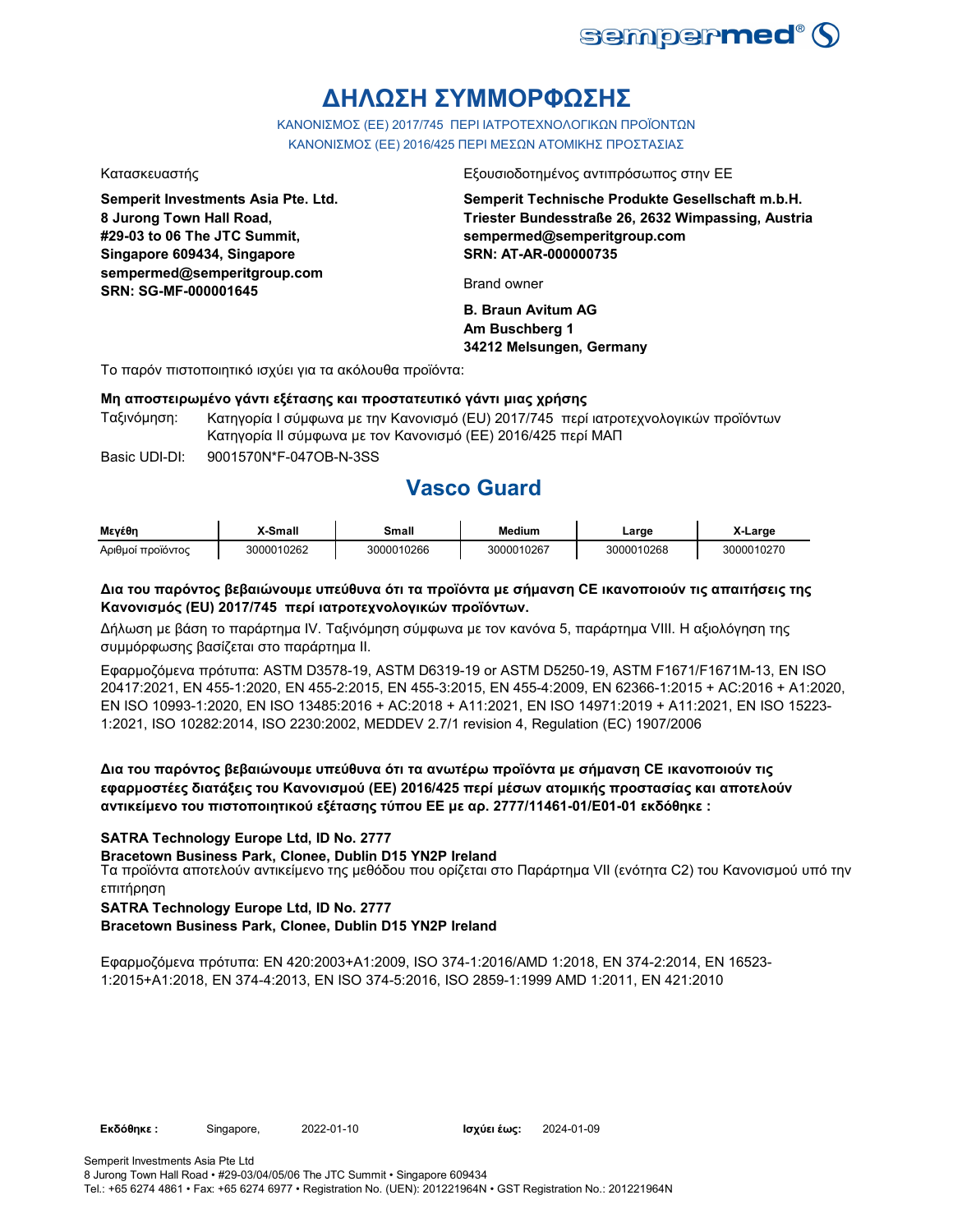

# **ДЕКЛАРАЦИЯ ЗА СЪВМЕСТИМОСТ НА**

РЕГЛАМЕНТ ЗА МЕДИЦИНСКИТЕ ПРОДУКТИ (EU) 2017/745 РЕГЛАМЕНТ (EU) 2016/425 ЗА ЛИЧНИТЕ ПРЕДПАЗНИ СРЕДСТВА

**Semperit Investments Asia Pte. Ltd. 8 Jurong Town Hall Road, #29-03 to 06 The JTC Summit, Singapore 609434, Singapore sempermed@semperitgroup.com SRN: SG-MF-000001645**

Производител Упълномощен представител в ЕС

**Semperit Technische Produkte Gesellschaft m.b.H. Triester Bundesstraße 26, 2632 Wimpassing, Austria sempermed@semperitgroup.com SRN: AT-AR-000000735**

Brand owner

**B. Braun Avitum AG Am Buschberg 1 34212 Melsungen, Germany**

Настоящият сертификат важи за следните продукти:

**Нестерилна ръкавица за преглед и предпазна ръкавици за еднократна употреба**

Класификация: Клас I съгл. Регламент за медицинските продукти (EU) 2017/745

Категория III съгл. Регламент за ЛПС (EU) 2016/425

Basic UDI-DI: 9001570N\*F-047OB-N-3SS

# **Vasco Guard**

| Размери              | -Small          | Small      | Medium     | _arge      | $\ddot{\phantom{0}}$<br>X-Large |
|----------------------|-----------------|------------|------------|------------|---------------------------------|
| Номера на артикулите | 0010262<br>∩∩∩פ | 3000010266 | 3000010267 | 3000010268 | 3000010270                      |

### **С настоящето потвърждаваме при самостоятелна отговорност, че продуктите с маркировка СЕ съответстват на изисквания от Регламент за медицинските продукти (EU) 2017/745.**

Декларация въз основа на приложение IV. Класификация съгласно правило 5, приложение VIII. Оценката на съответствието се основава на приложение II.

Приложими норми: ASTM D3578-19, ASTM D6319-19 or ASTM D5250-19, ASTM F1671/F1671M-13, EN ISO 20417:2021, EN 455-1:2020, EN 455-2:2015, EN 455-3:2015, EN 455-4:2009, EN 62366-1:2015 + AC:2016 + A1:2020, EN ISO 10993- 1:2020, EN ISO 13485:2016 + AC:2018 + A11:2021, EN ISO 14971:2019 + A11:2021, EN ISO 15223-1:2021, ISO 10282:2014, ISO 2230:2002, MEDDEV 2.7/1 revision 4, Regulation (EC) 1907/2006

## **С настоящето потвърждаваме при самостоятелна отговорност, че горепосочените продукти с маркировка СЕ съответстват на съществените разпоредби на Регламент (EU) 2016/425 за личните предпазни средства и са предмет на сертификата на ЕС за изследване на типа Nr. 2777/11461-01/E01-01 издадено чрез:**

### **SATRA Technology Europe Ltd, ID No. 2777 Bracetown Business Park, Clonee, Dublin D15 YN2P Ireland**

**SATRA Technology Europe Ltd, ID No. 2777 Bracetown Business Park, Clonee, Dublin D15 YN2P Ireland** Продуктите са предмет на процедурата съгл. Анекс VII (Модул С2) от Регламента под надзора на

Приложими норми: EN 420:2003+A1:2009, ISO 374-1:2016/AMD 1:2018, EN 374-2:2014, EN 16523-1:2015+A1:2018, EN 374-4:2013, EN ISO 374-5:2016, ISO 2859-1:1999 AMD 1:2011, EN 421:2010

**Издадено на:** Singapore, 2022-01-10 **Важи до:** 2024-01-09